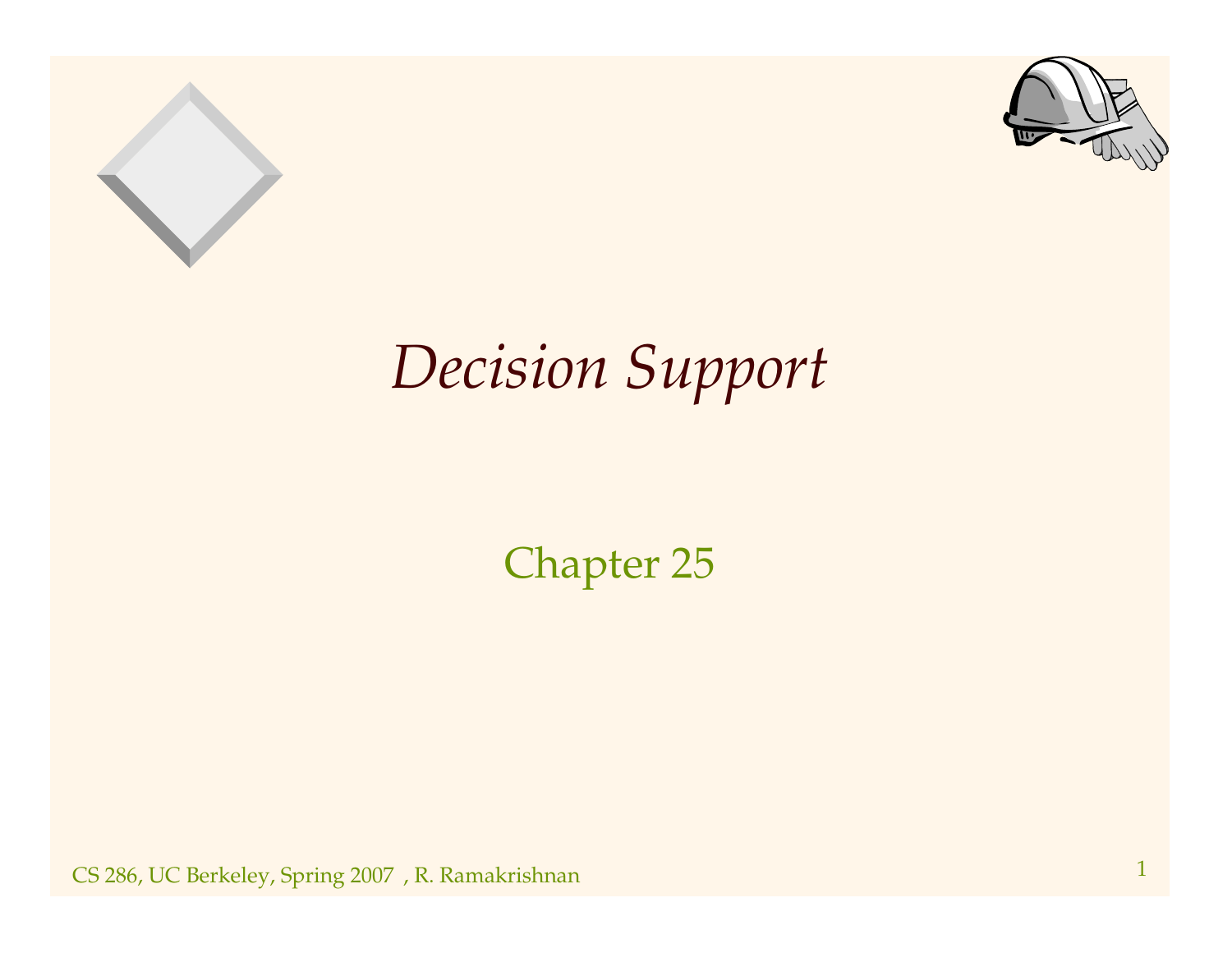

#### *Introduction*

- Increasingly, organizations are analyzing current and historical data to identify useful patterns and suppor<sup>t</sup> business strategies.
- Emphasis is on complex, interactive, exploratory analysis of very large datasets created by integrating data from across all parts of an enterprise; data is fairly static.
	- Contrast such **On-Line Analytic Processing (OLAP)** with traditional **On-line Transaction Processing (OLTP):** mostly long queries, instead of short update Xacts.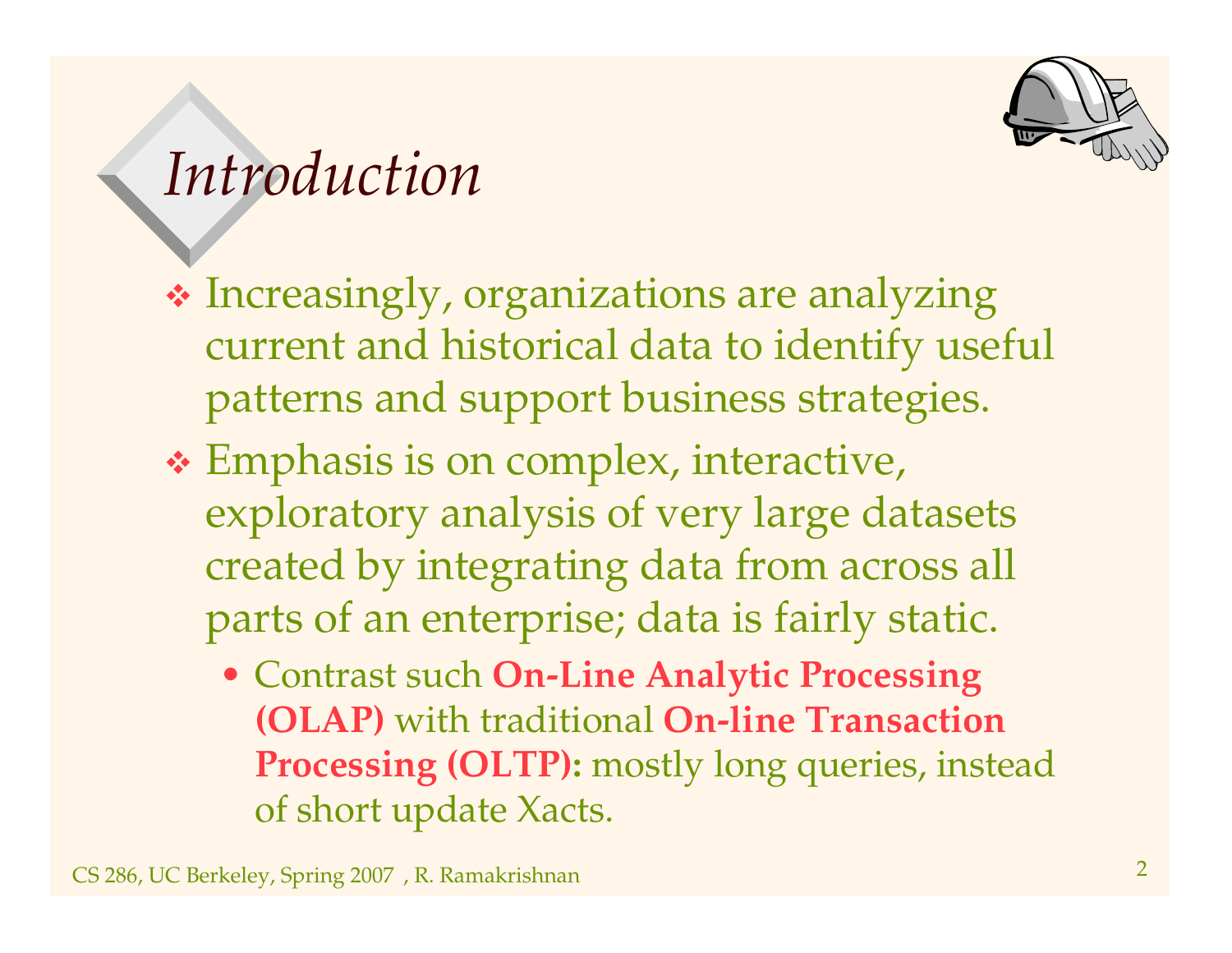

## *Three Complementary Trends*

- Data Warehousing: Consolidate data from many sources in one large repository.
	- Loading, periodic synchronization of replicas.
	- Semantic integration.
- OLAP:
	- Complex SQL queries and views.
	- Queries based on spreadsheet-style operations and "multidimensional" view of data.
	- Interactive and "online" queries.
- Data Mining: Exploratory search for interesting trends and anomalies. (Another lecture!)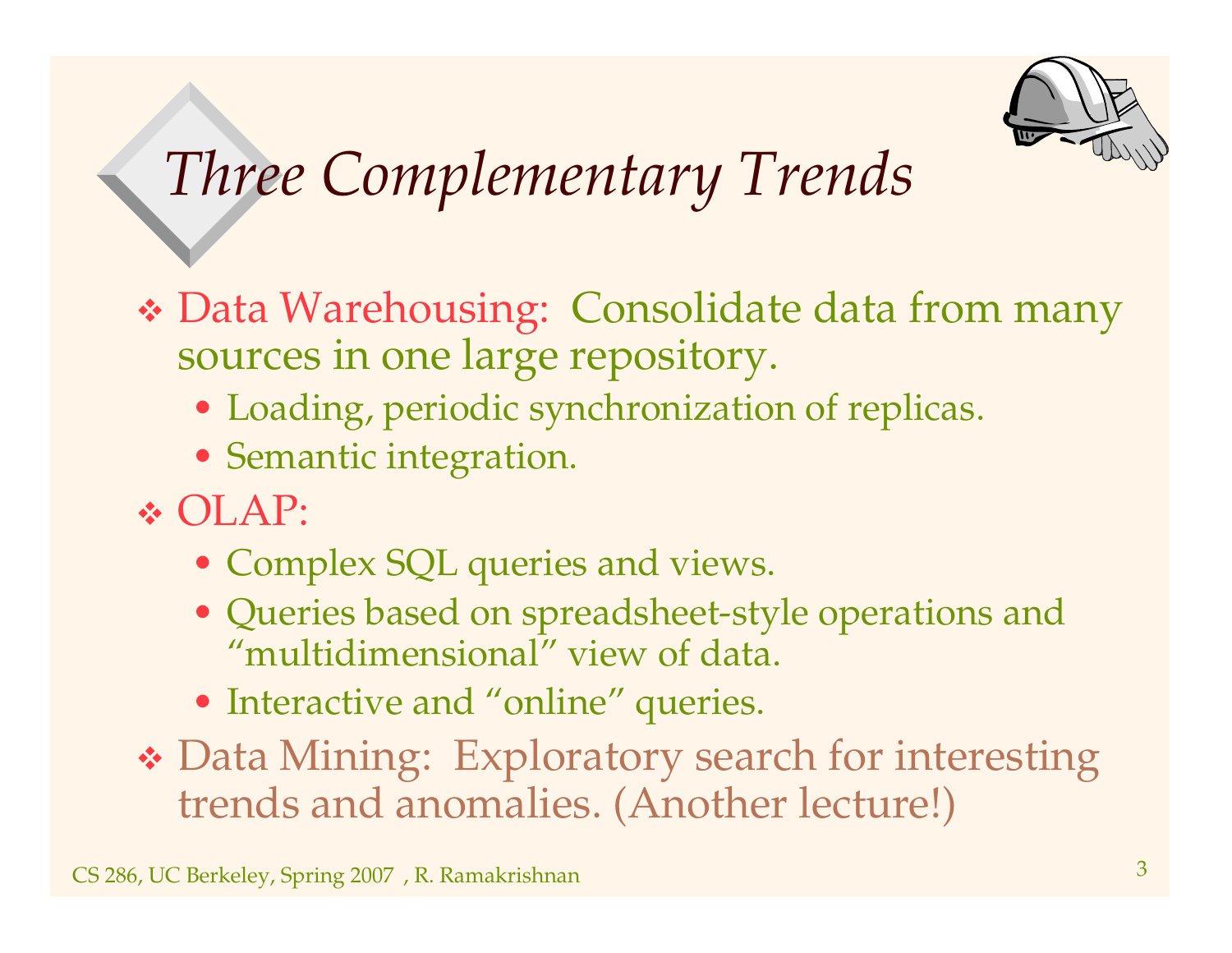



## *Data Warehousing*

CS 286, UC Berkeley, Spring <sup>2007</sup> , R. Ramakrishnan <sup>4</sup>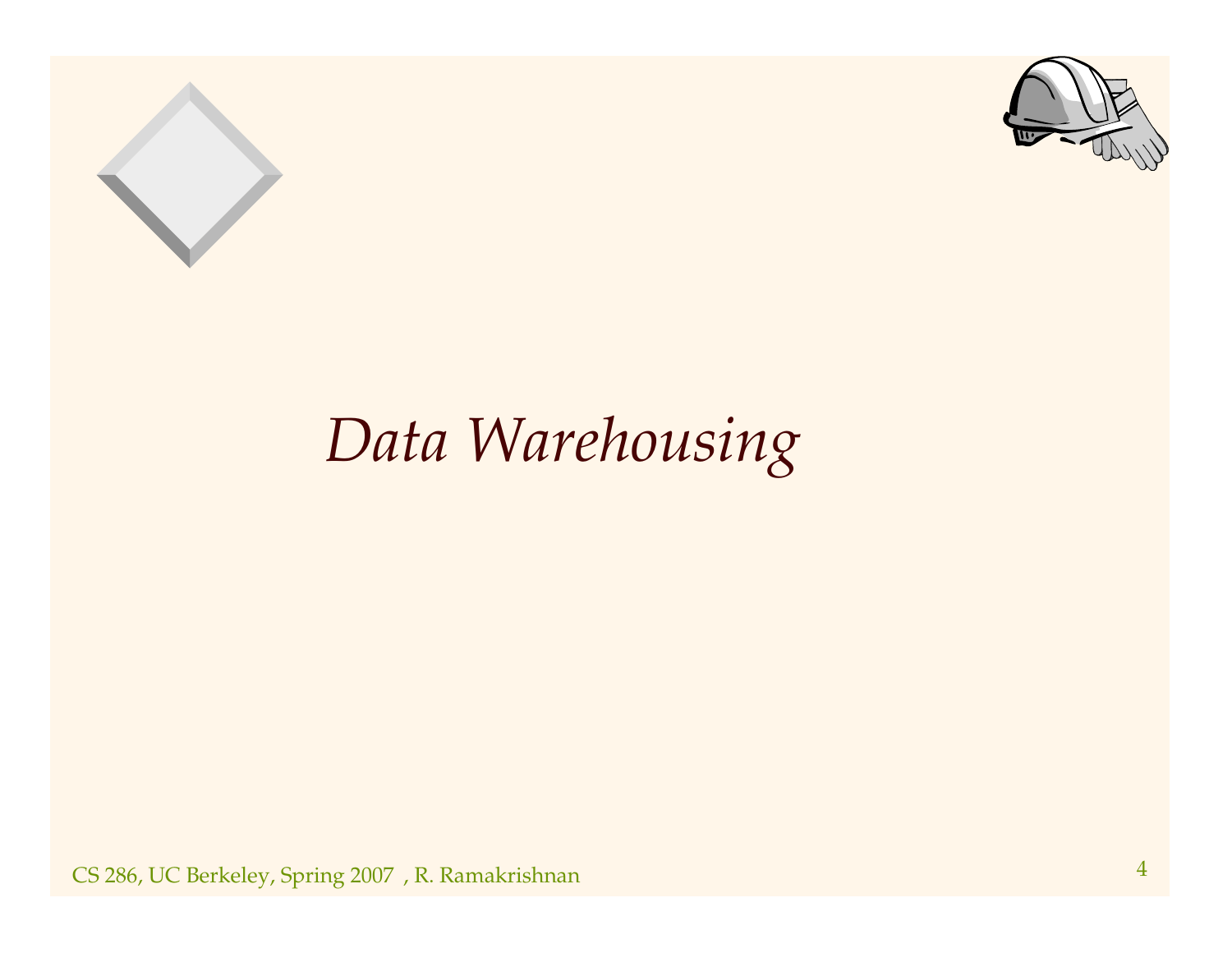

CS 286, UC Berkeley, Spring 2007 , R. Ramakrishnan  $\mathcal{A}\left( \mathcal{A}\right)$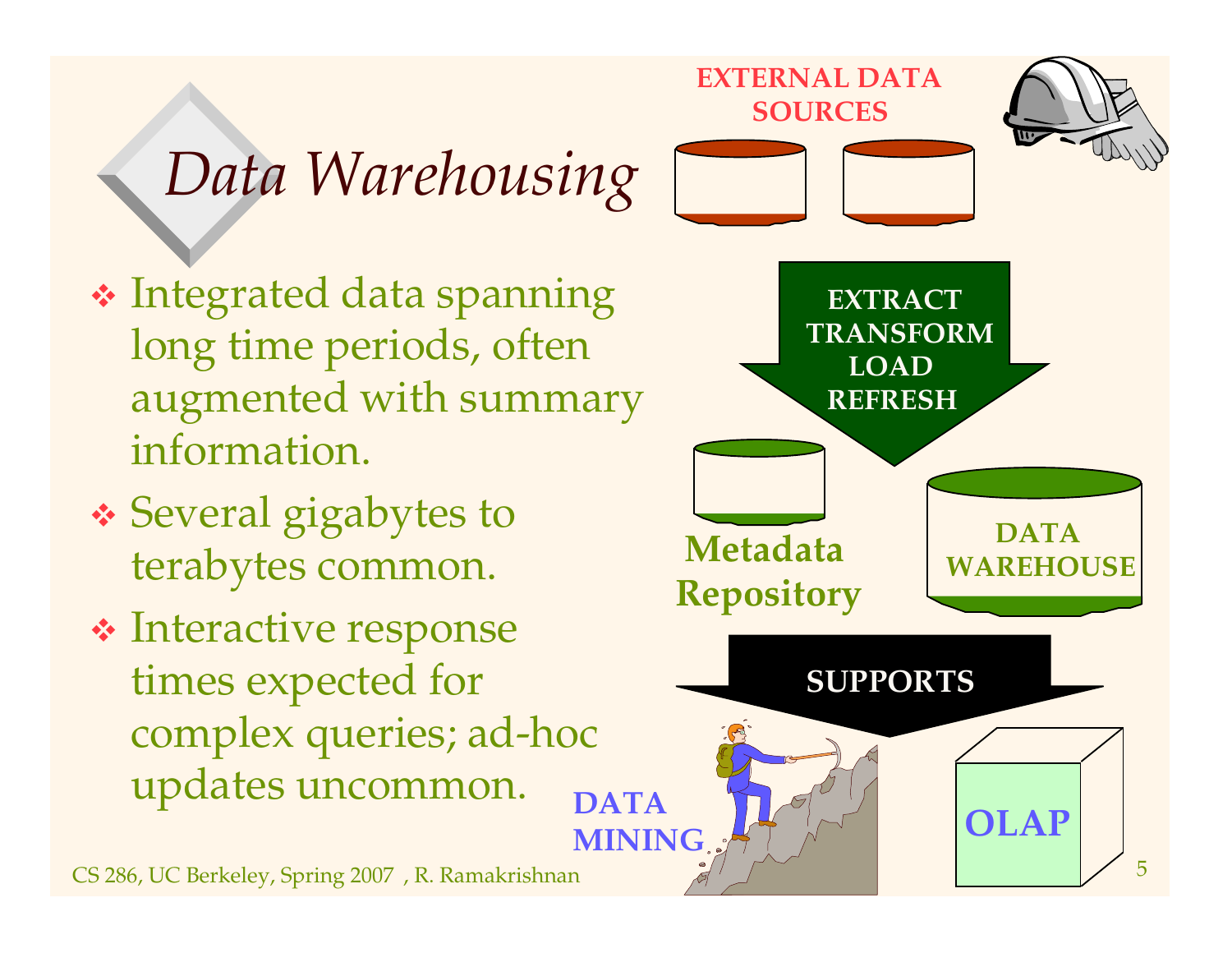

## *Warehousing Issues*

- Semantic Integration: When getting data from multiple sources, must eliminate mismatches, e.g., different currencies, schemas.
- Heterogeneous Sources: Must access data from a variety of source formats and repositories.
	- Replication capabilities can be exploited here.
- Load, Refresh, Purge: Must load data, periodically refresh it, and purge too-old data.
- Metadata Management: Must keep track of source, loading time, and other information for all data in the warehouse.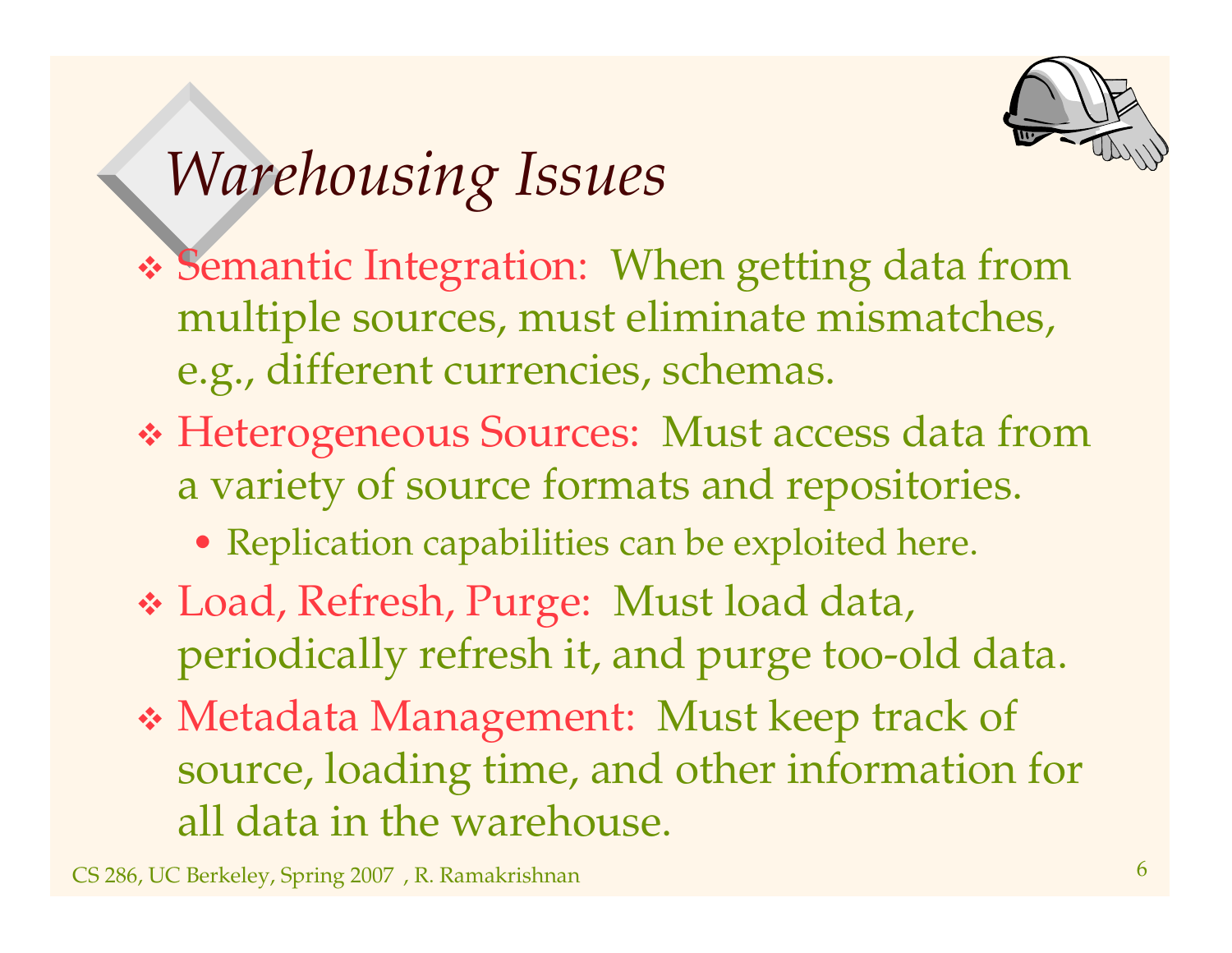



### *OLAP*

CS 286, UC Berkeley, Spring <sup>2007</sup> , R. Ramakrishnan <sup>7</sup>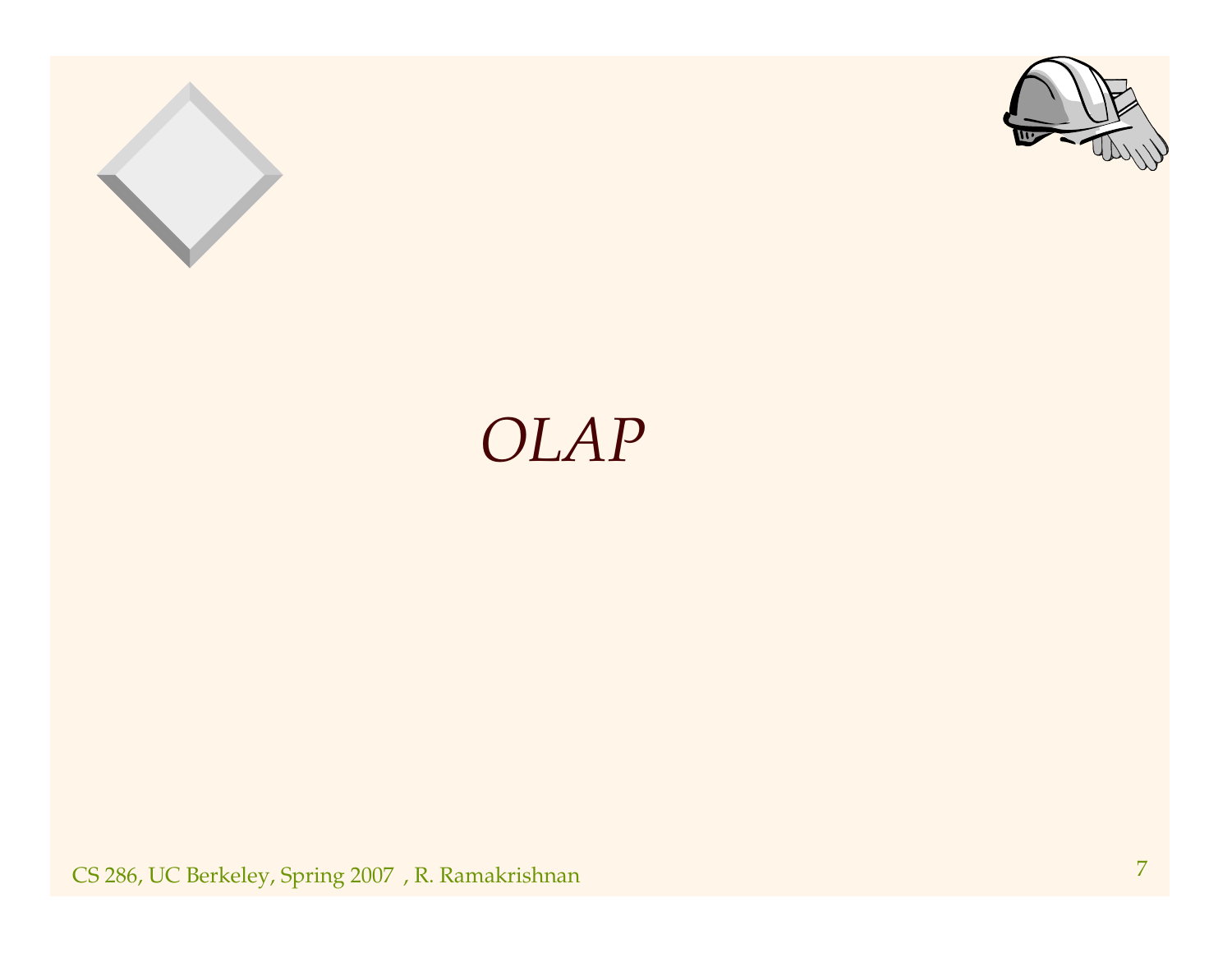

- \* Collection of numeric measures, which depend on a set of <u>dimensions.</u>
	- E.g., measure Sales, dimensions **Product** (key: pid), Location (locid), and **Time** (timeid).

Slice locid=1 is s hown:







CS 286, UC Berkeley, Spring 2007), R. Ramakrishnan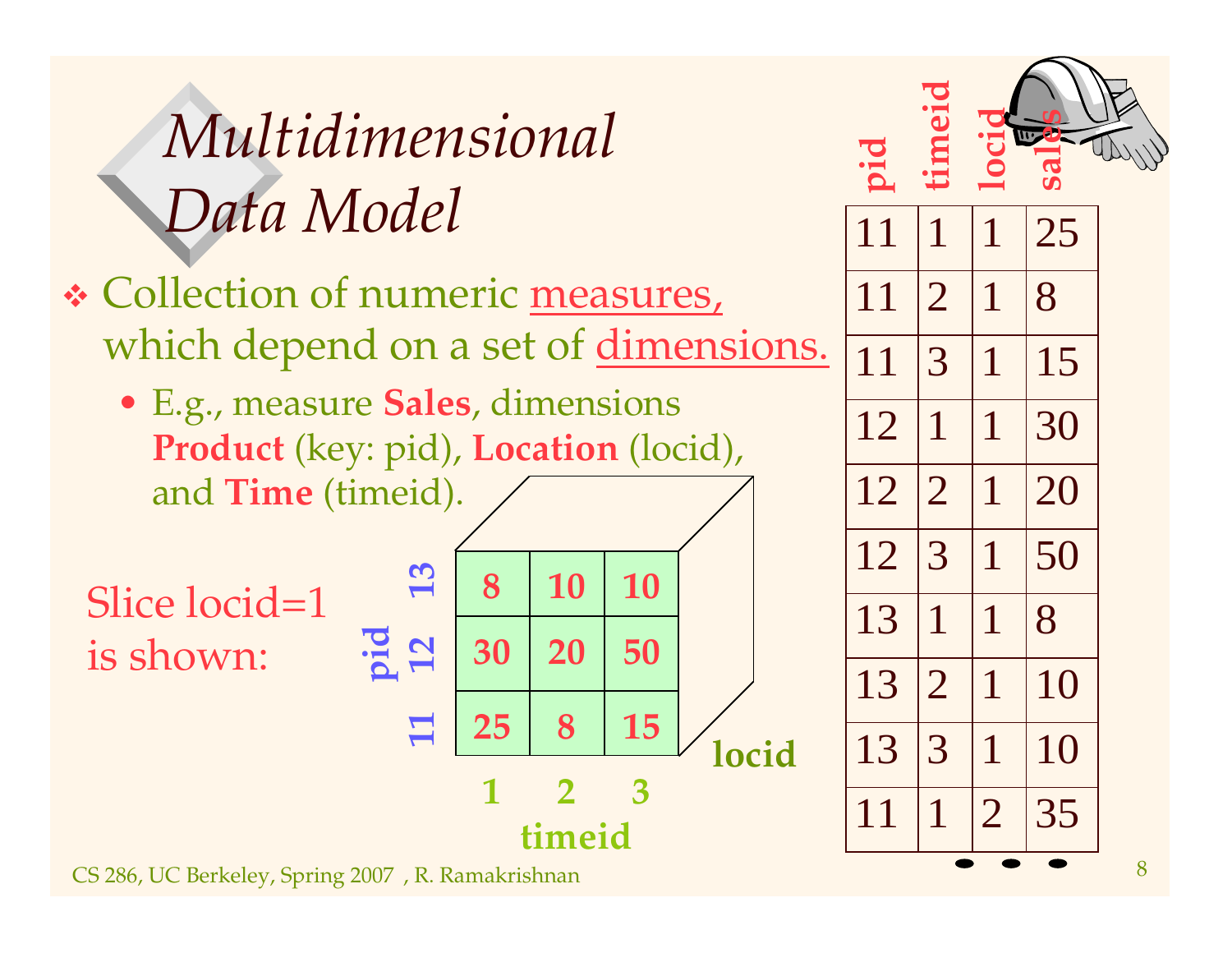

### *MOLAP vs ROLAP*

- Multidimensional data can be stored physically in <sup>a</sup> (disk-resident, persistent) array; called MOLAP systems. Alternatively, can store as <sup>a</sup> relation; called ROLAP systems.
- The main relation, which relates dimensions to a measure, is called the fact table. Each dimension can have additional attributes andan associated dimension table.
	- E.g., **Products(pid, pname, category, price)**
	- Fact tables are *much* larger than dimensional tables.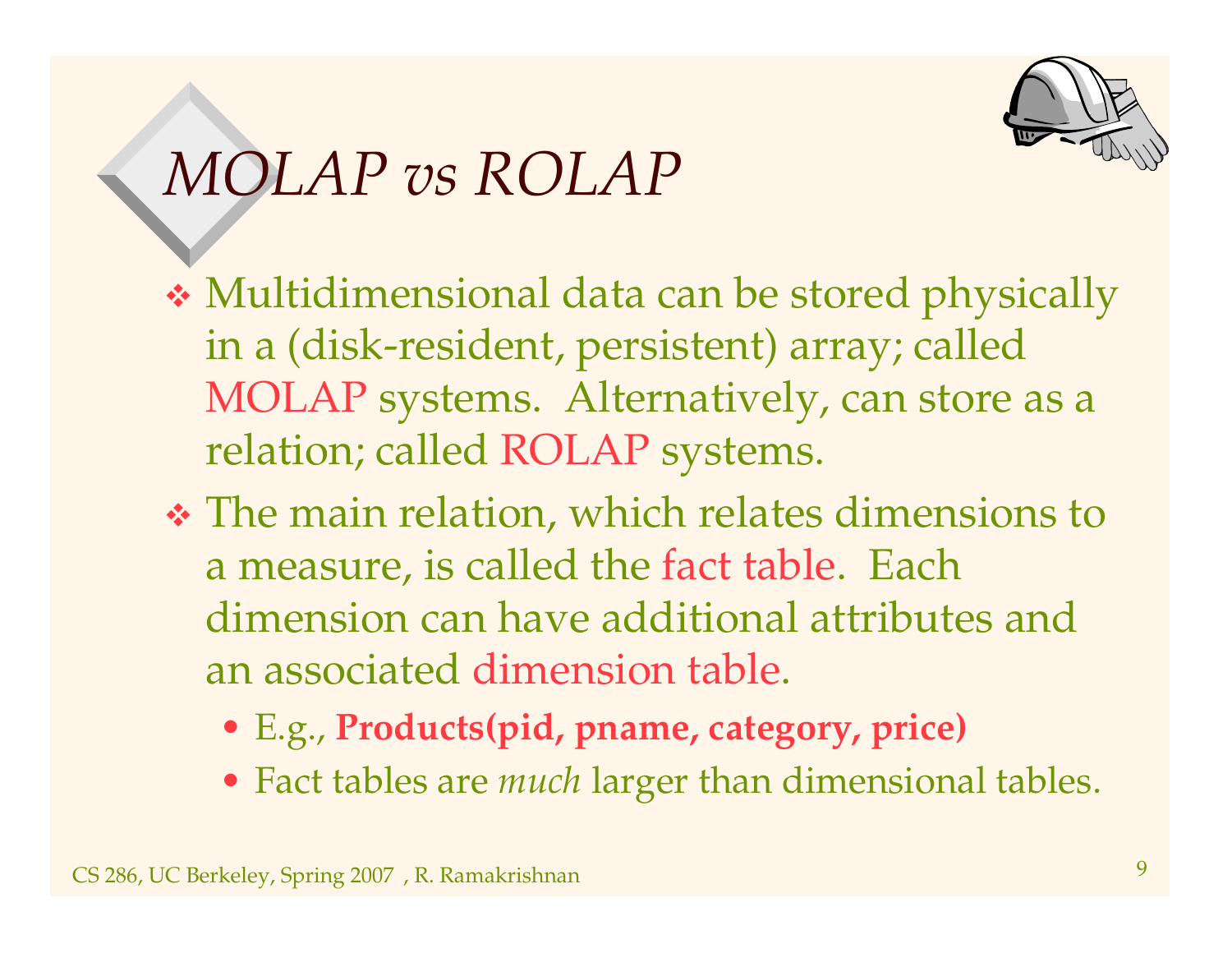

### *Dimension Hierarchies*

 For each dimension, the set of values can be organized in <sup>a</sup> hierarchy:

**PRODUCT**

**TIME LOCATION**

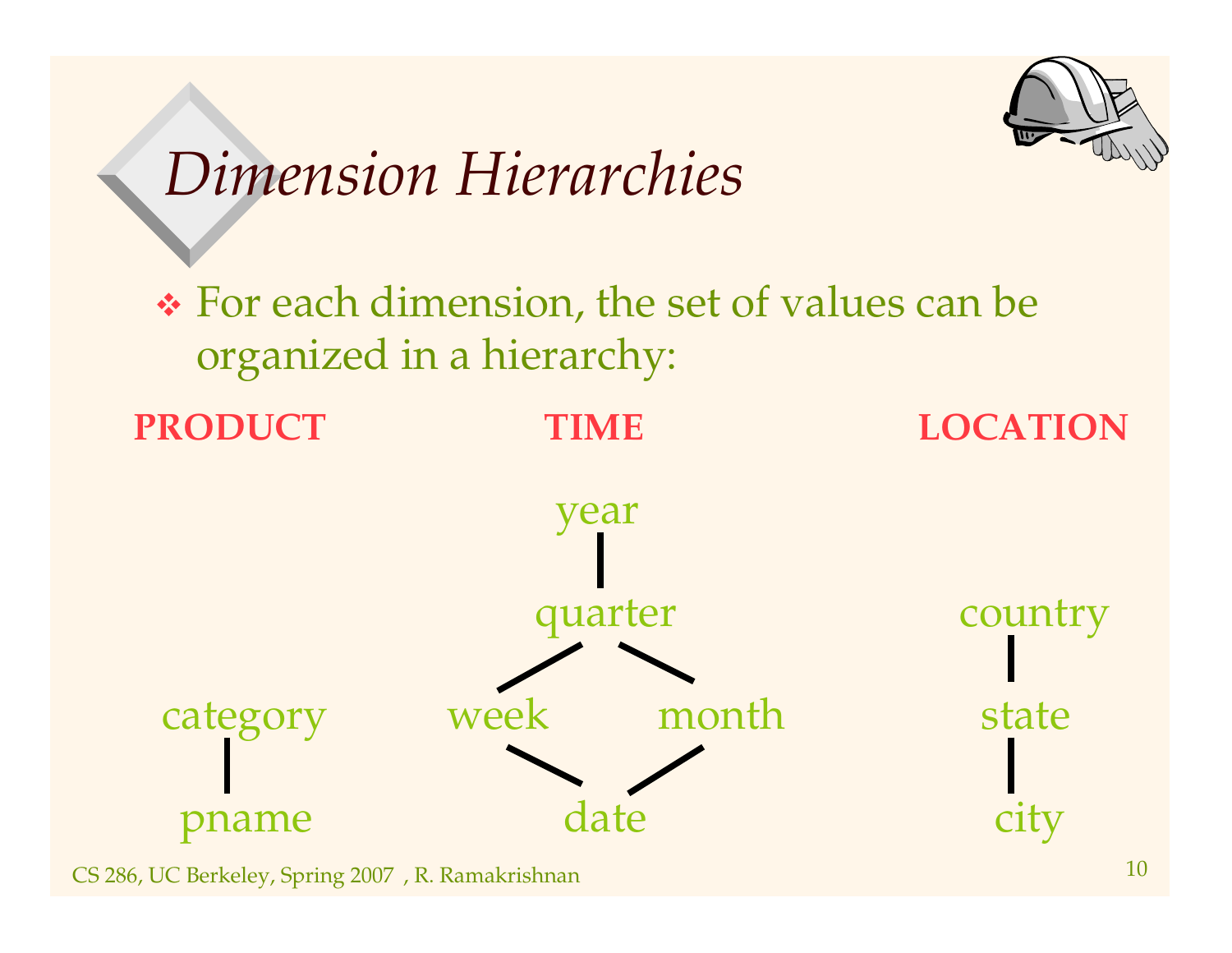

## *OLAP Queries*

- Influenced by SQL and by spreadsheets.
- \* A common operation is to aggregate a measure over one or more dimensions.
	- Find total sales.
	- Find total sales for each city, or for each state.
	- Find top five products ranked by total sales.
- \* Roll-up: Aggregating at different levels of a dimension hierarchy.
	- E.g., Given total sales by city, we can roll-up to ge<sup>t</sup> sales by state.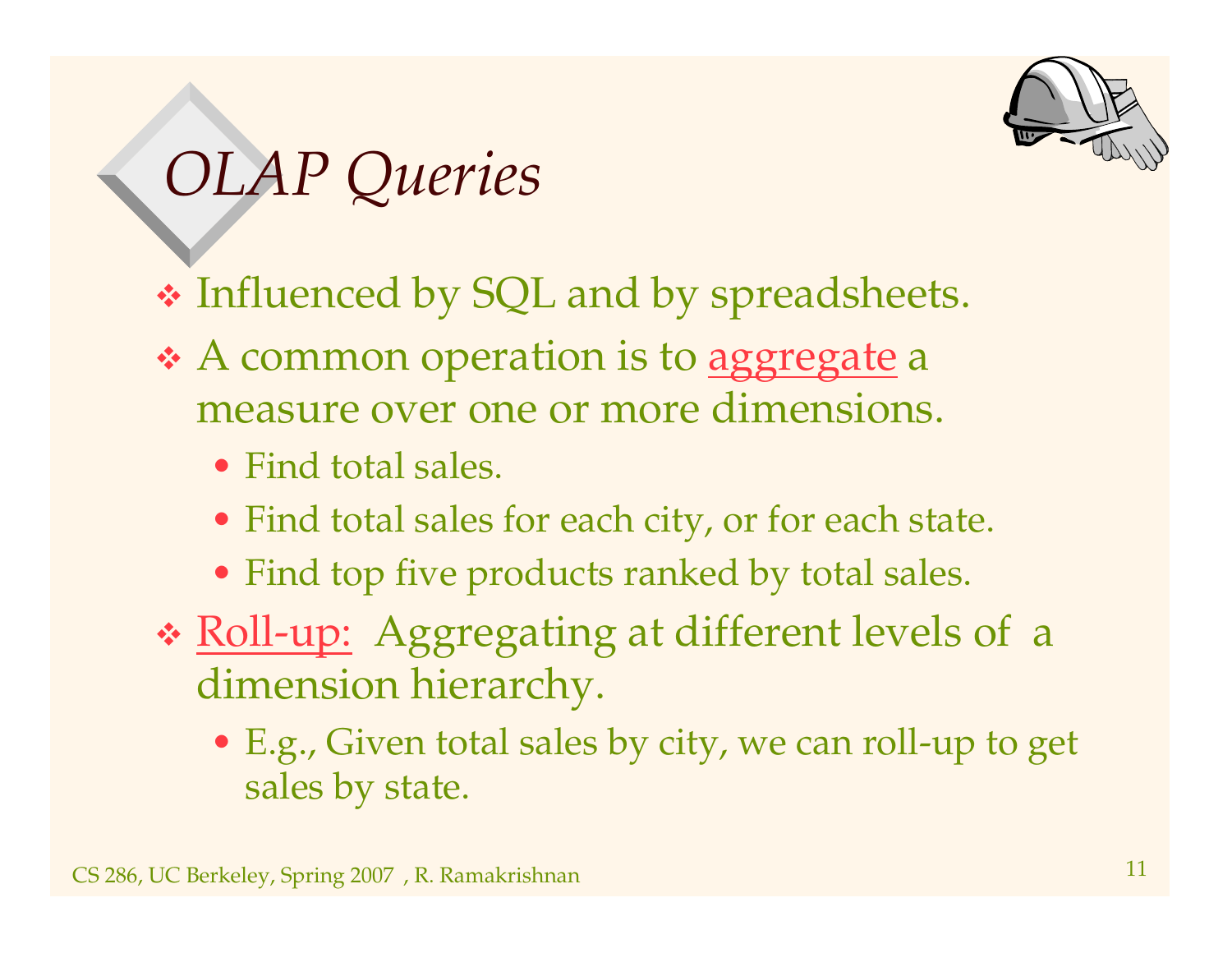

### *OLAP Queries*

#### \* Drill-down: The inverse of roll-up.

- E.g., Given total sales by state, can drill-down to ge<sup>t</sup> total sales by city.
- E.g., Can also drill-down on different dimension to ge<sup>t</sup> total sales by product for each state.

#### \* Pivoting: Aggregation on selected dimensions.

- E.g., Pivoting on Location and Time yields this **cross-tabulation**: **<sup>63</sup> <sup>81</sup> <sup>144</sup>**
- \* Slicing and Dicing: Equality and range selections on one or more dimensions.

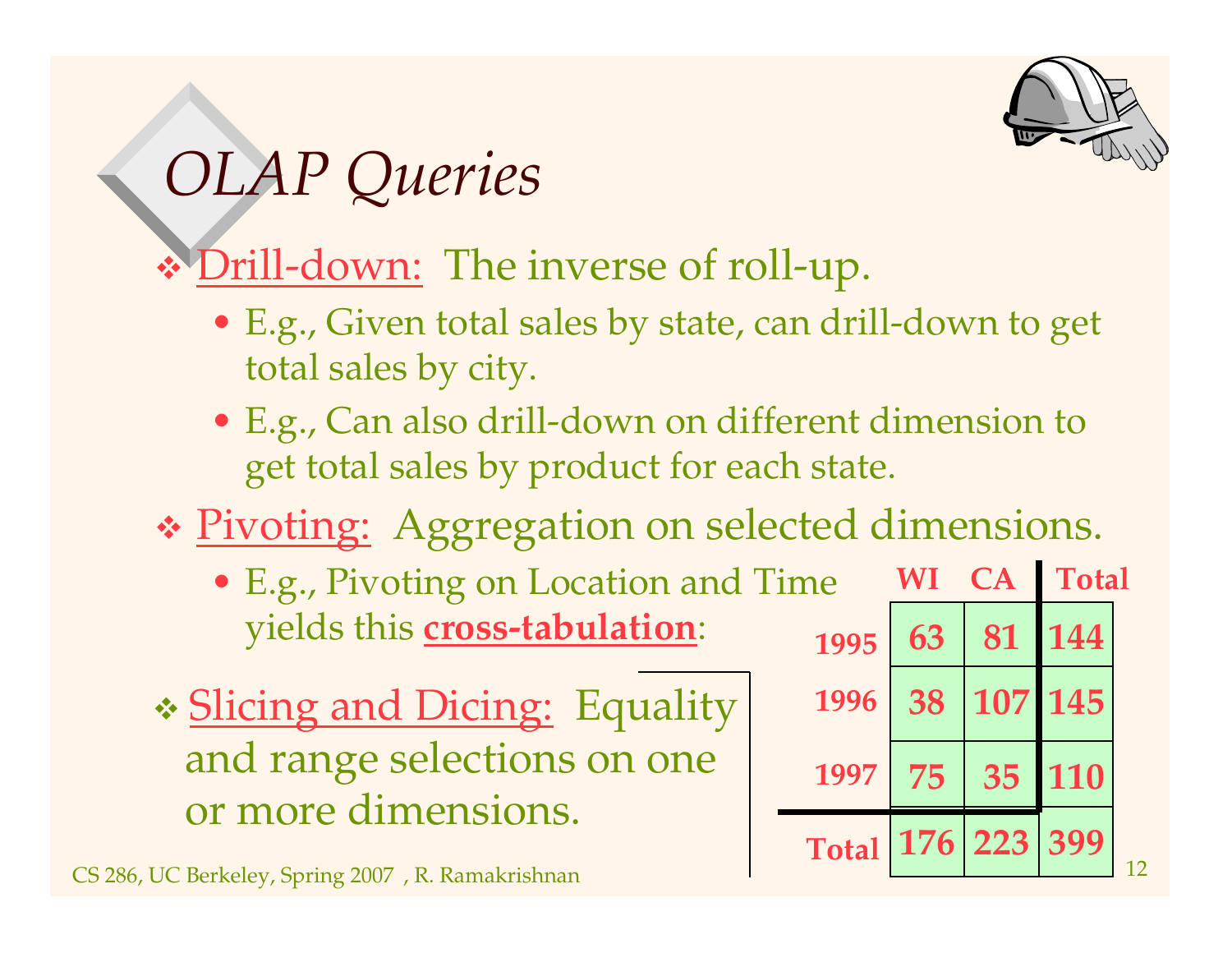

## *Comparison with SQL Queries*

 The cross-tabulation obtained by pivoting can also be computed using <sup>a</sup> collection of SQLqueries:

**SELECT SUM**(S.sales) **FROM** Sales S, Times T, Locations L **WHERE** S.timeid=T.timeid **AND** S.locid=L.locid **GROUP BY** T.year, L.state

**SELECT SUM**(S.sales) **FROM** Sales S, Times T **WHERE** S.timeid=T.timeid **GROUP BY** T.year

**SELECT SUM**(S.sales) **FROM** Sales S, Location L **WHERE** S.locid=L.locid **GROUP BY** L.state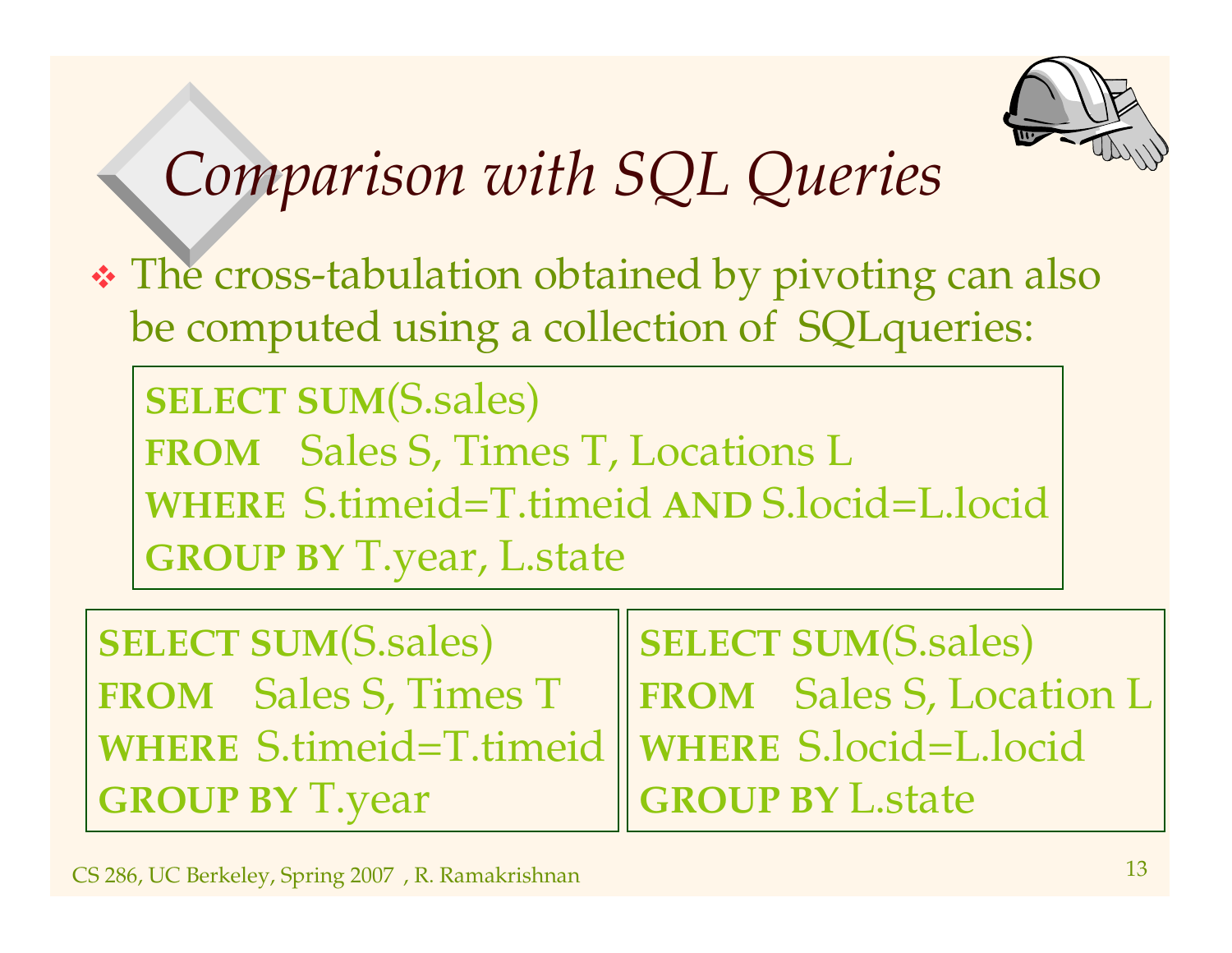

### *The CUBE Operator*

- Generalizing the previous example, if there are k dimensions, we have 2^k possible SQL GROUP BY queries that can be generated through pivoting on <sup>a</sup> subset of dimensions.
- CUBE pid, locid, timeid BY SUM Sales
	- Equivalent to rolling up Sales on all eight subsets of the set {pid, locid, timeid}; each roll-up corresponds to an SQL query of the form:

Lots of work on optimizing the CUBE operator!

**SELECT SUM**(S.sales) **FROM** Sales S **GROUP BY grouping-list**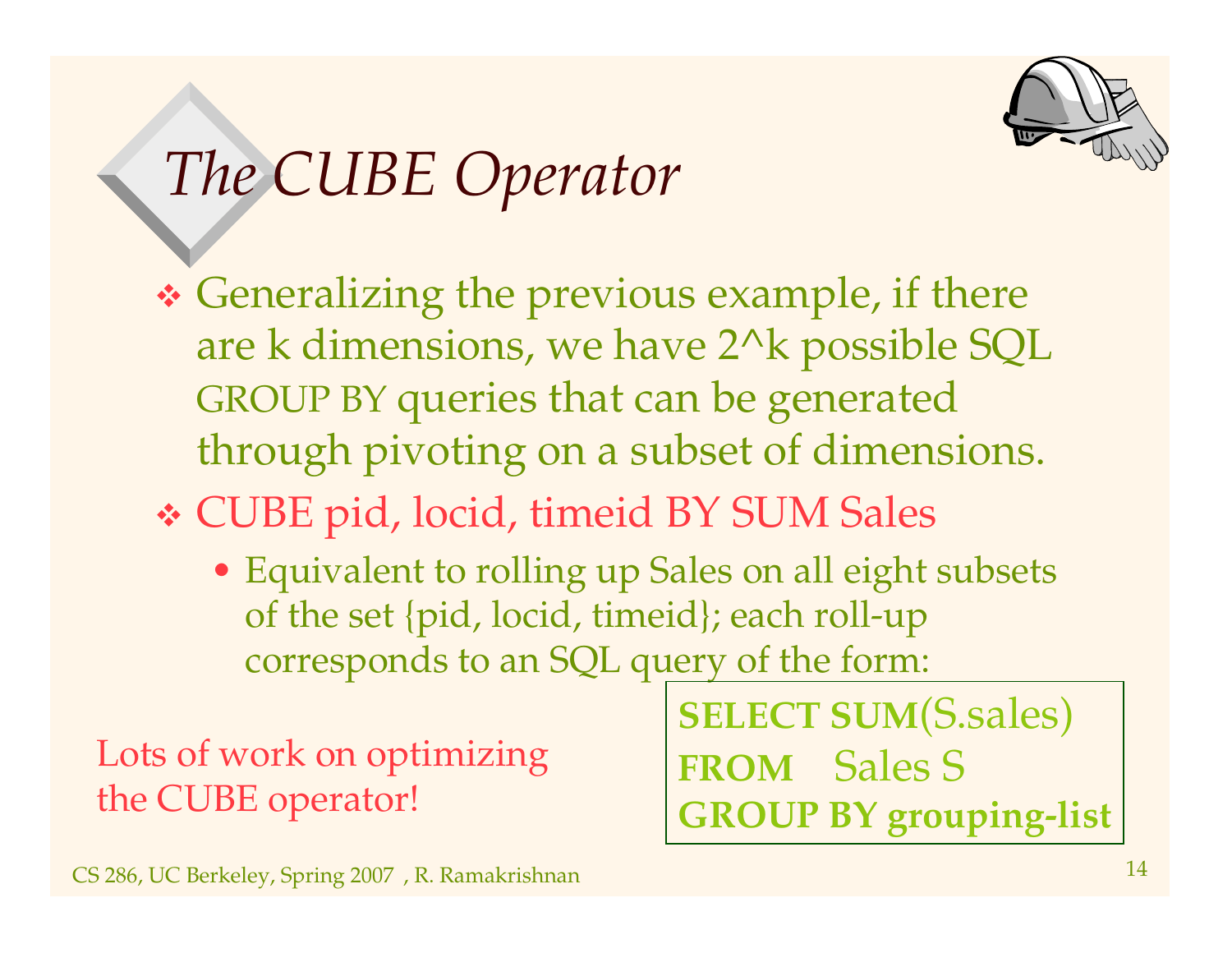

Fact table in BCNF; dimension tables un-normalized.

- Dimension tables are small; updates/inserts/deletes are rare. So, anomalies less important than query performance.
- This kind of schema is very common in OLAP applications, and is called <sup>a</sup> star schema; computing the join of all these relations is called <sup>a</sup> star join.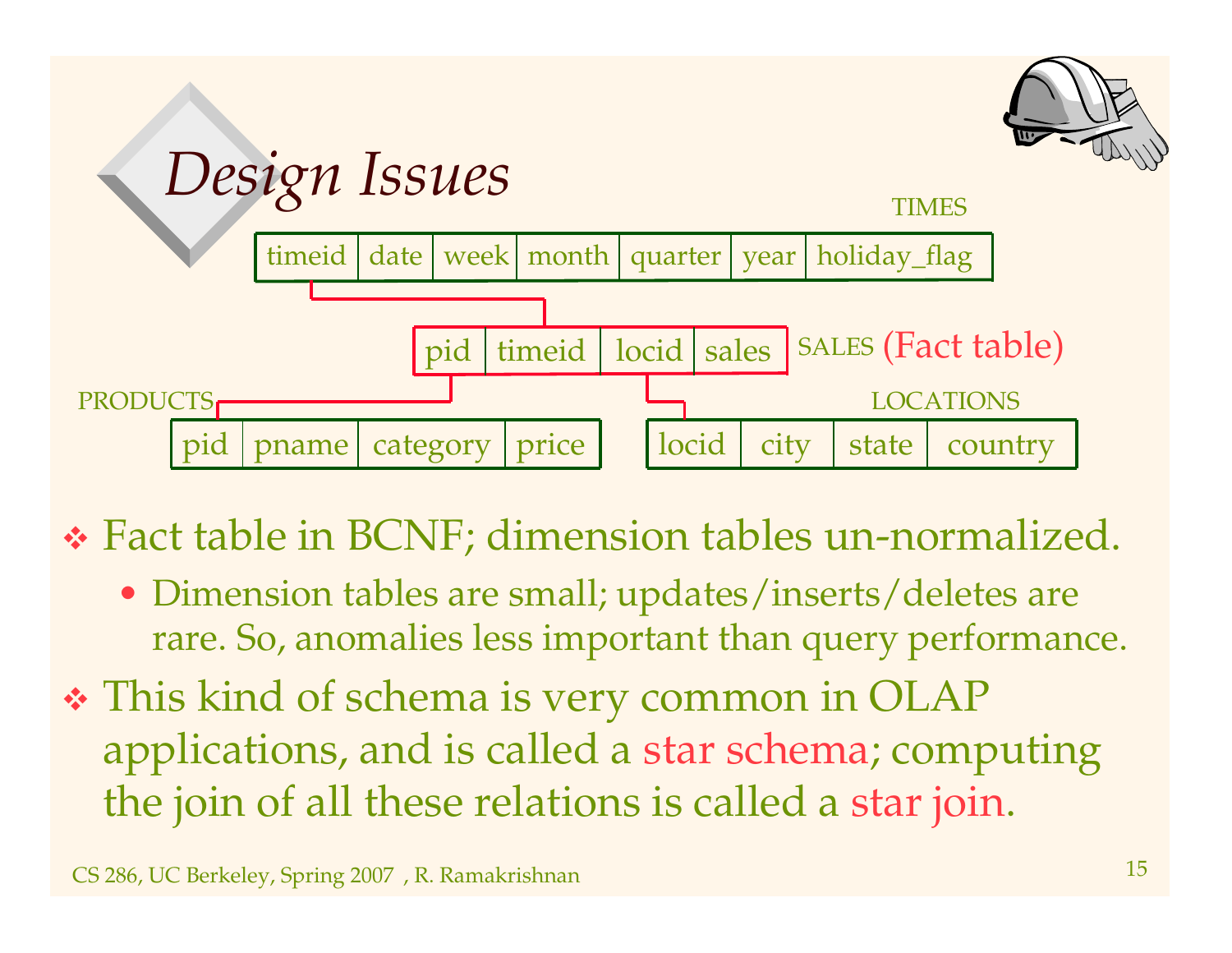

### *Implementation Issues*

 New indexing techniques: Bitmap indexes, Join indexes, array representations, compression, precomputation of aggregations, etc.

E.g., Bitmap index:

10100110Bit-vector: **1 bit for eachpossible value.** *Many queries can be answered using bit-vector ops!* **MF**



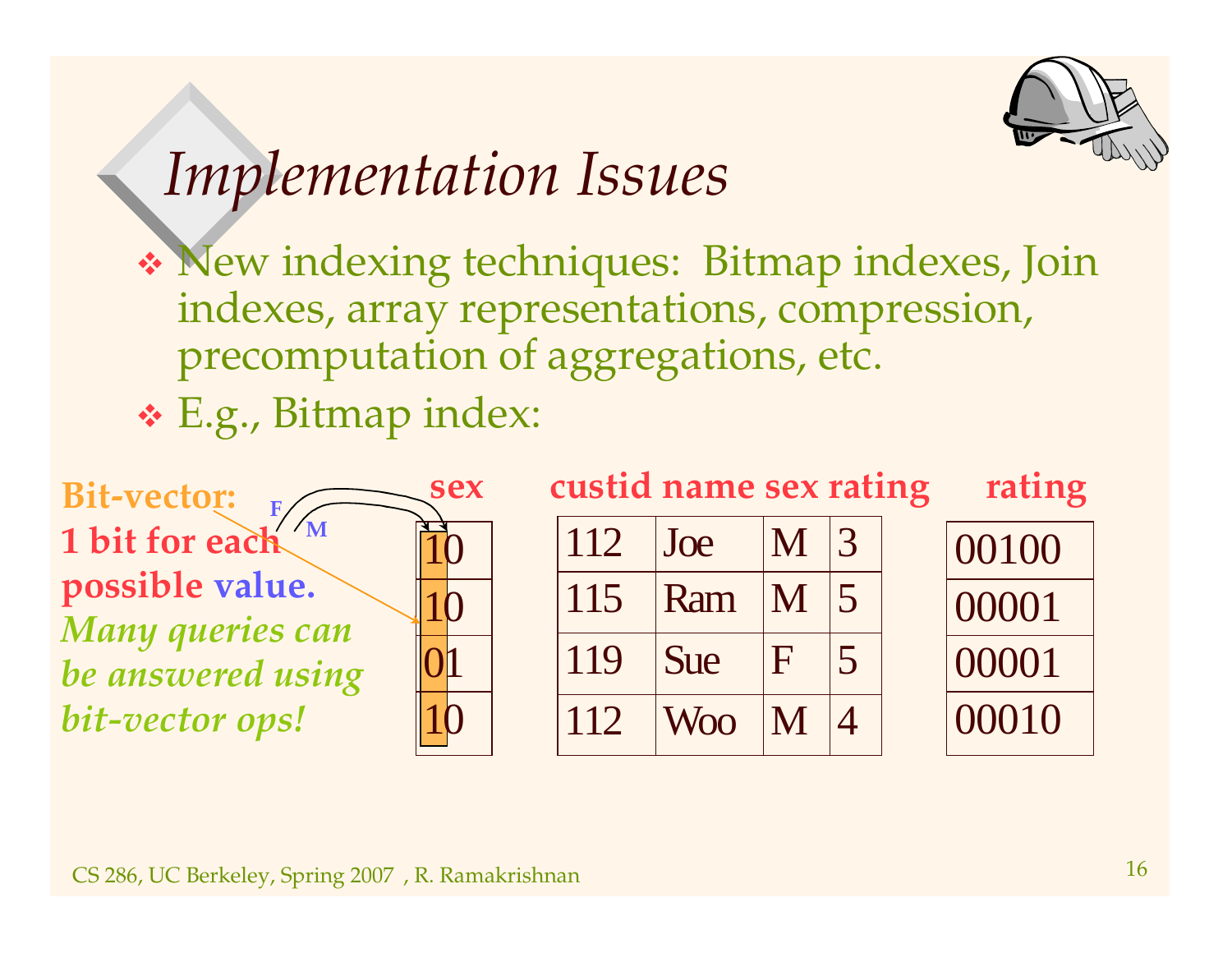# *Join Indexes*



- Consider the join of Sales, Products, Times, and Locations, possibly with additional selection conditions (e.g., country="USA").
	- A join index can be constructed to speed up such joins. The index contains [s,p,t,l] if there are tuples (with sid) <sup>s</sup> in Sales, p in Products, <sup>t</sup> in Times and l in Locations that satisfy the join (and selection) conditions.

Problem: Number of join indexes can grow rapidly.

• A variation addresses this problem: For each column with an additional selection (e.g., country), build an index with [c,s] in it if <sup>a</sup> dimension table tuple with value <sup>c</sup> in the selection column joins with <sup>a</sup> Sales tuple with sid s; if indexes are bitmaps, called bitmapped join index.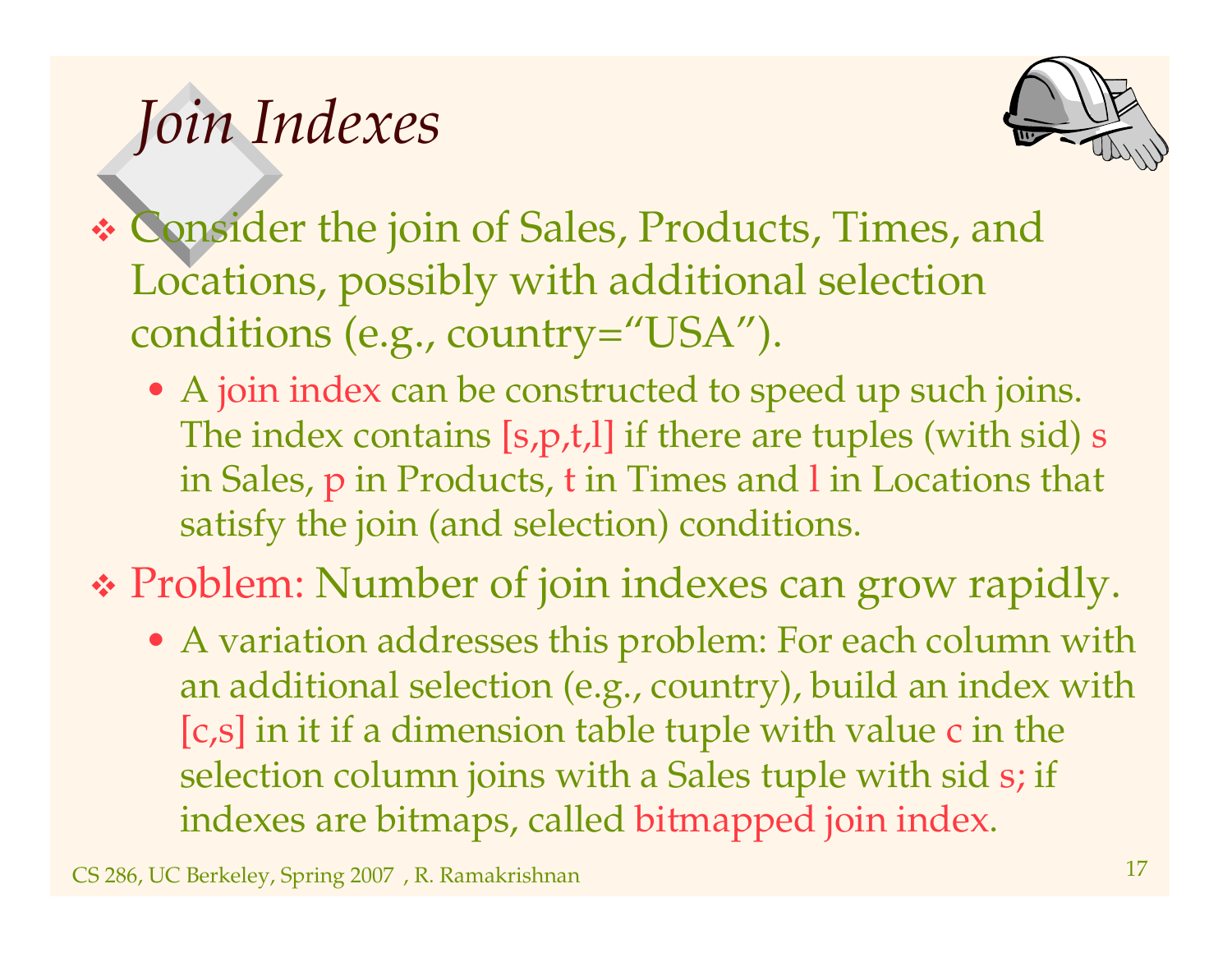

## *Bitmapped Join Index*



- Consider <sup>a</sup> query with conditions price=10 and country="USA". Suppose tuple (with sid) <sup>s</sup> in Sales joins with <sup>a</sup> tuple p with price=10 and <sup>a</sup> tuple l with country <sup>=</sup>"USA". There are two join indexes; one containing [10,s] and the other [USA,s].
- CS 286, UC Berkeley, Spring <sup>2007</sup> , R. Ramakrishnan <sup>18</sup> Intersecting these indexes tells us which tuples in Sales are in the join and satisfy the given selection.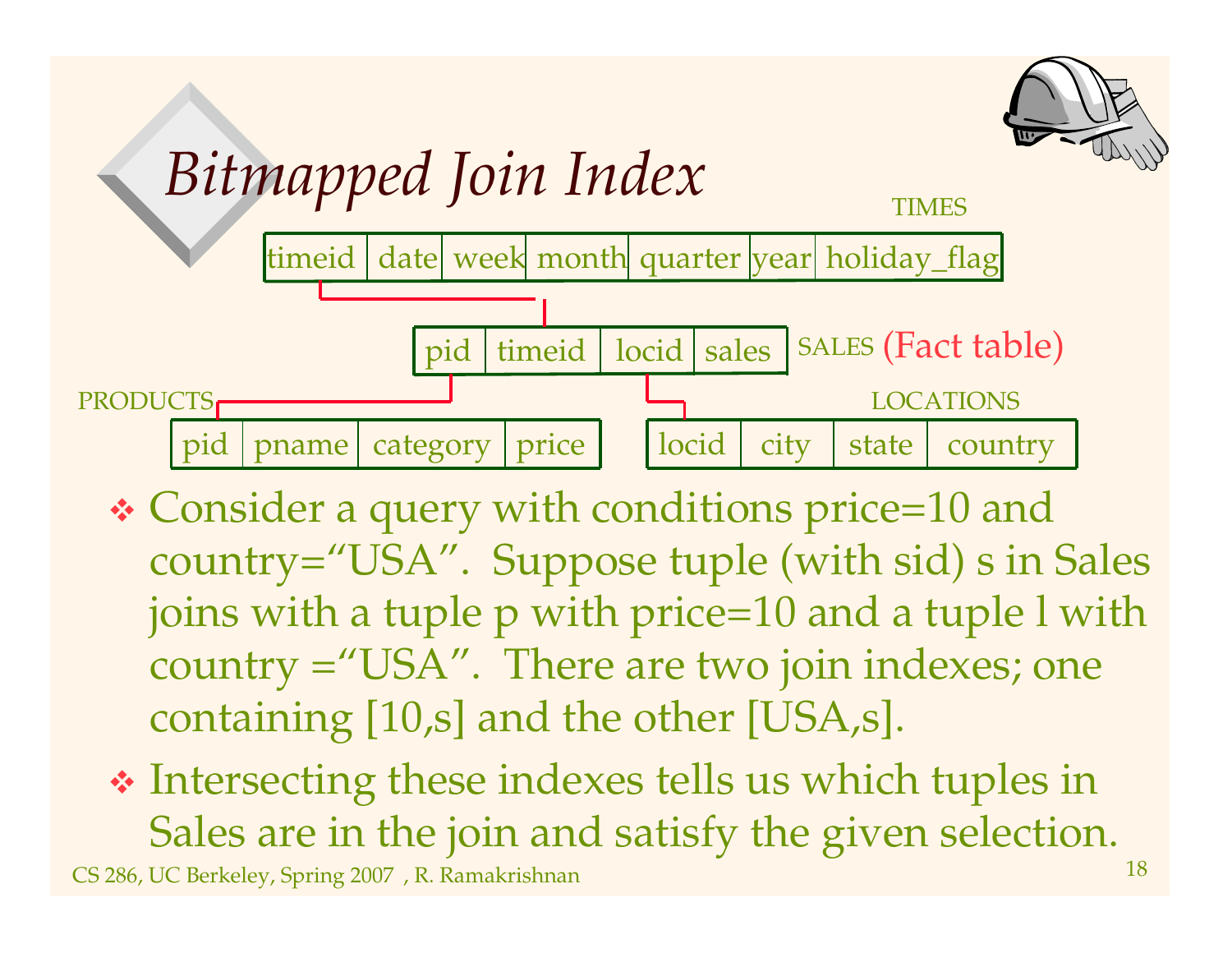



### *Views*

CS 286, UC Berkeley, Spring <sup>2007</sup> , R. Ramakrishnan <sup>19</sup>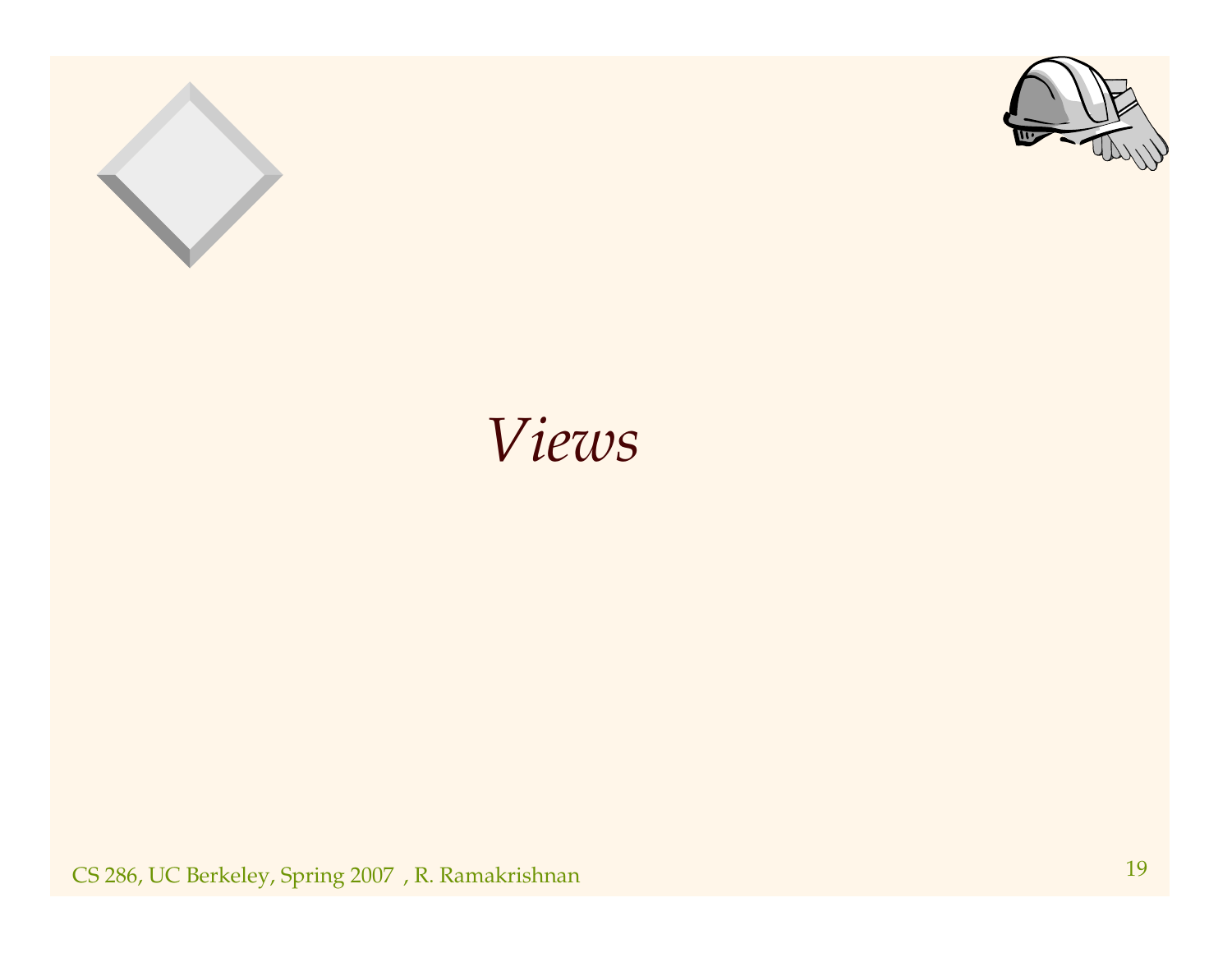

### *Views and Decision Support*

OLAP queries are typically aggregate queries.

- Pre-computation is essential for interactive response times.
- The CUBE is in fact <sup>a</sup> collection of aggregate queries, and pre-computation is especially important: lots of work on what is best to pre-compute given <sup>a</sup> limited amount of space to store pre-computed results.
- Warehouses can be thought of as <sup>a</sup> collection of asynchronously replicated tables and periodically maintained views.
	- Has renewed interest in view maintenance!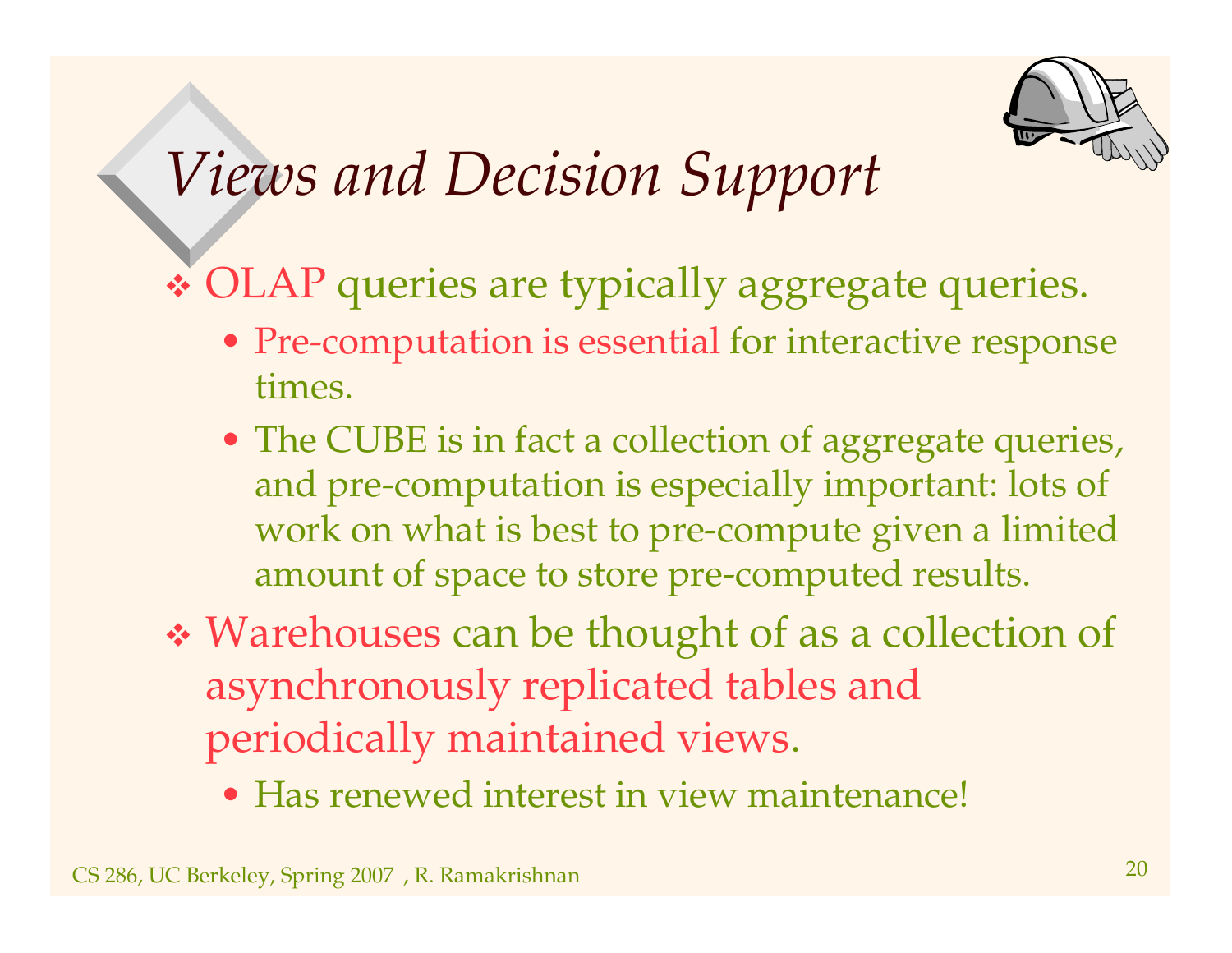### *View Modification (Evaluate On Demand)*

| <b>View</b>       | <b>CREATE VIEW RegionalSales (category, sales, state)</b><br>AS SELECT P.category, S.sales, L.state<br>FROM Products P, Sales S, Locations L<br>WHERE P.pid=S.pid AND S.locid=L.locid                                       |
|-------------------|-----------------------------------------------------------------------------------------------------------------------------------------------------------------------------------------------------------------------------|
| Query             | <b>SELECT R.category, R.state, SUM(R.sales)</b><br>FROM RegionalSales AS R GROUP BY R.category, R.state                                                                                                                     |
| Modified<br>Query | <b>SELECT R.category, R.state, SUM(R.sales)</b><br>FROM (SELECT P.category, S.sales, L.state<br>FROM Products P, Sales S, Locations L<br>WHERE P.pid=S.pid AND S.locid=L.locid) AS R<br><b>GROUP BY R.category, R.state</b> |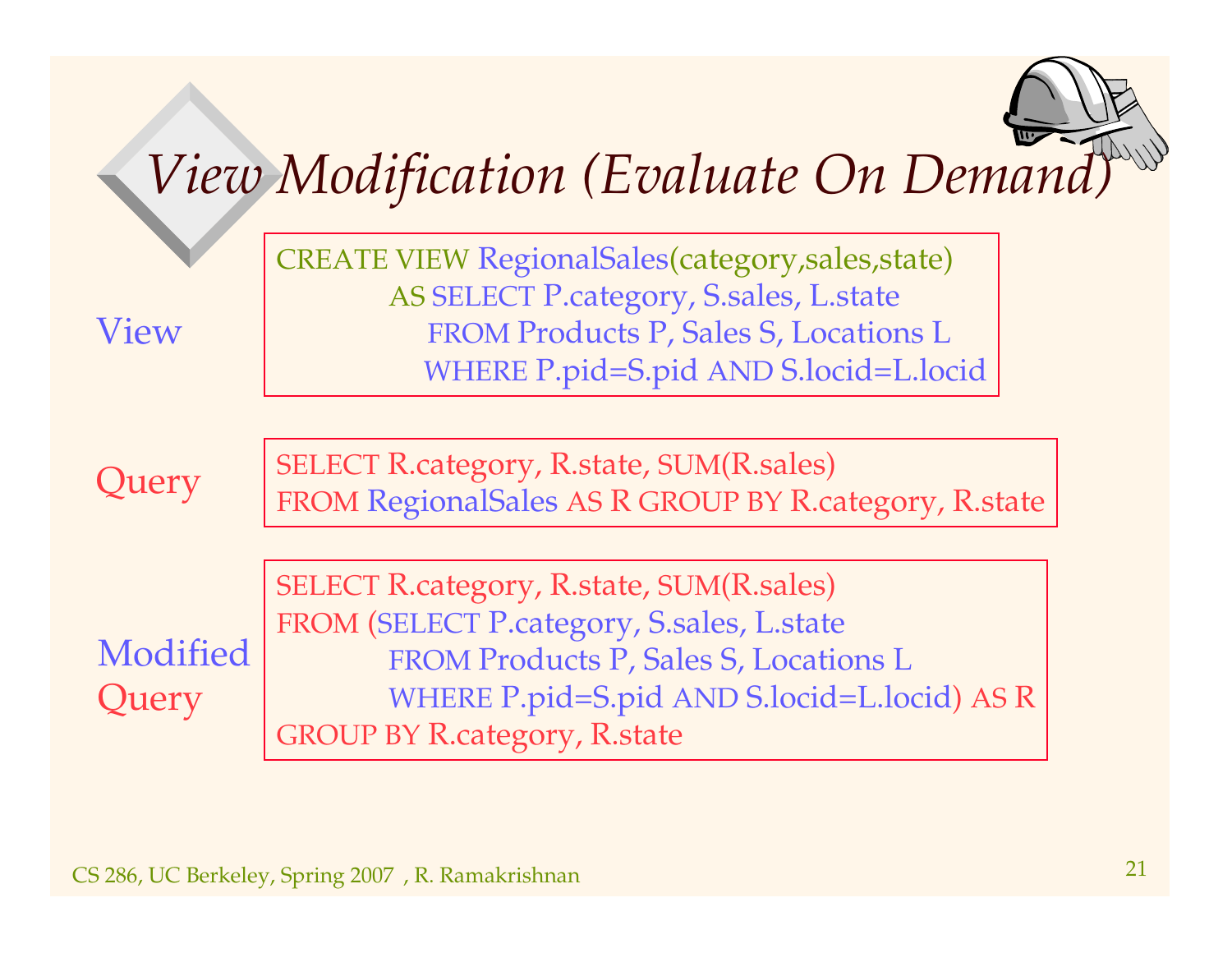# *View Materialization (Precomputation)*



- Suppose we pre-compute RegionalSales and store it with <sup>a</sup> clustered B+ tree index on [category,state,sales].
	- Then, previous query can be answered by an indexonly scan.

SELECT R.state, SUM(R.sales) FROM RegionalSales <sup>R</sup> WHERE R.category="Laptop" GROUP BY R.state

SELECT R.state, SUM(R.sales) FROM RegionalSales <sup>R</sup> WHERE R. state="Wisconsin" GROUP BY R.category

Index on pre-computed view is great!

Index is less useful (must scan entire leaf level).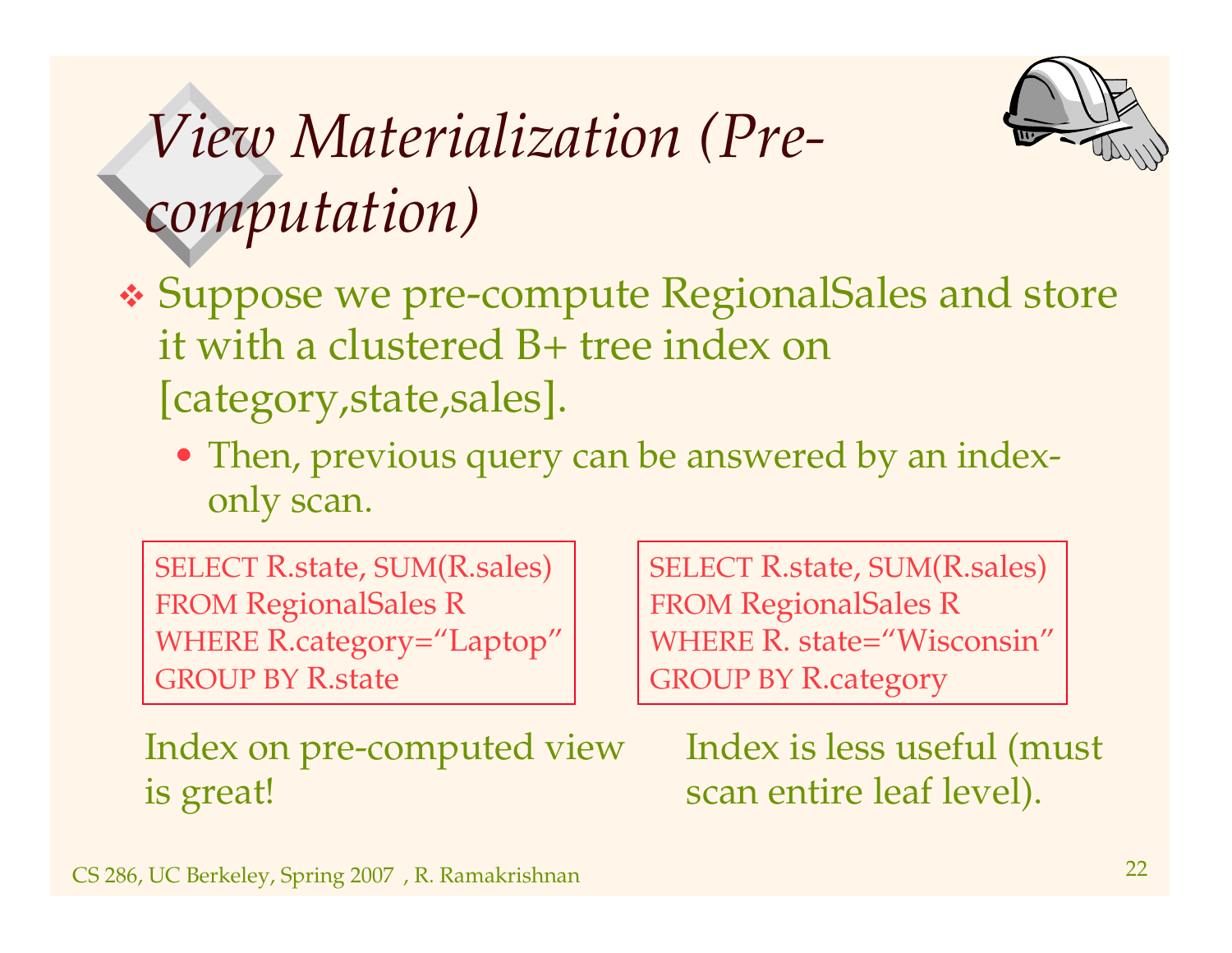

### *Materialized Views*

- <sup>A</sup> view whose tuples are stored in the database is said to be materialized.
	- Provides fast access, like <sup>a</sup> (very high-level) cache.
	- Need to maintain the view as the underlying tables change.
	- Ideally, we want incremental view maintenance algorithms.
- Close relationship to data warehousing, OLAP, (asynchronously) maintaining distributed databases, checking integrity constraints, and evaluating rules and triggers.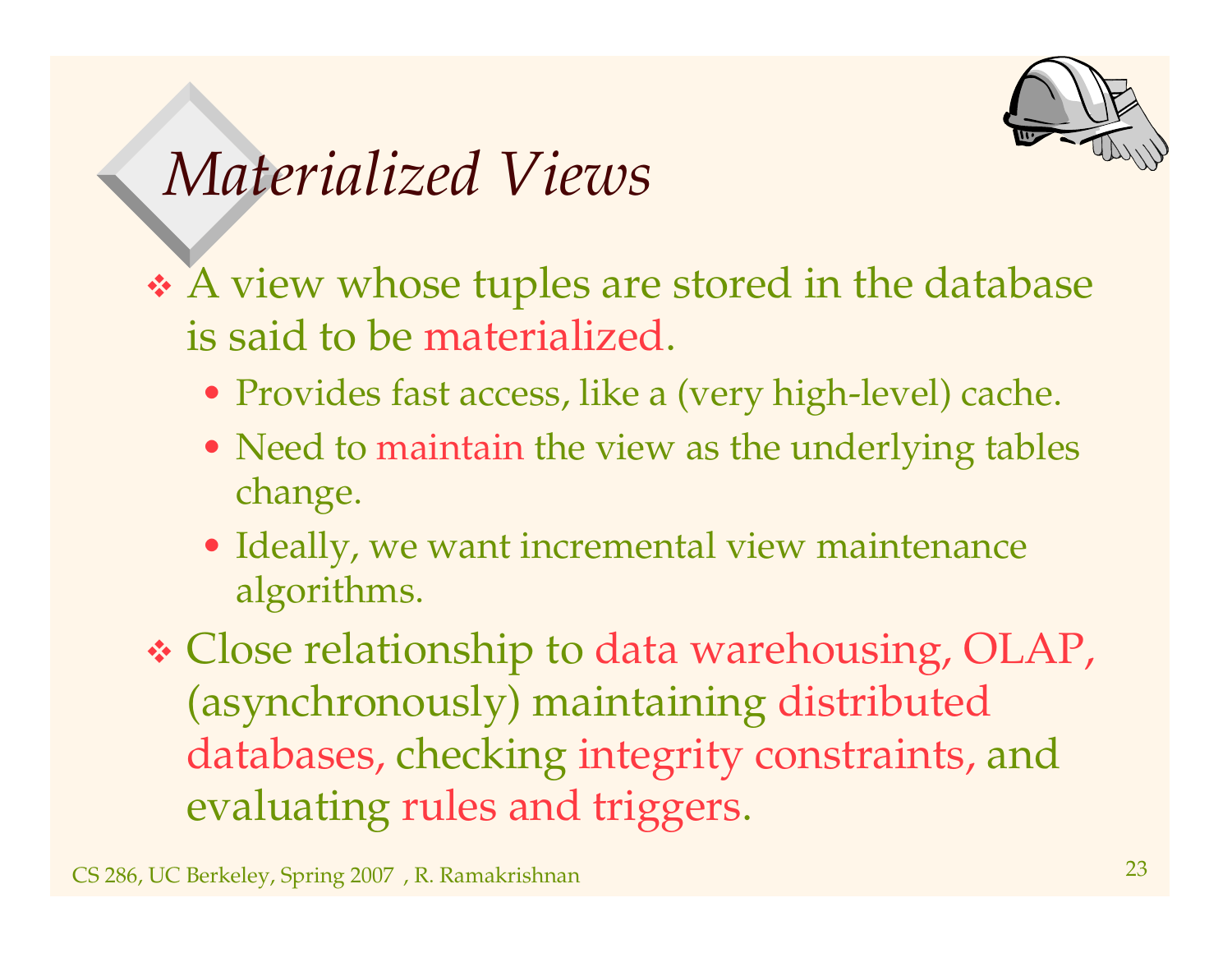

### *Issues in View Materialization*

- Algorithm to maintain <sup>a</sup> materialized view?
- What views should we materialize, and what indexes should we build on the precomputed results?
- Given <sup>a</sup> query and <sup>a</sup> set of materialized views (possibly with some indexes), can we use the materialized views to answer the query?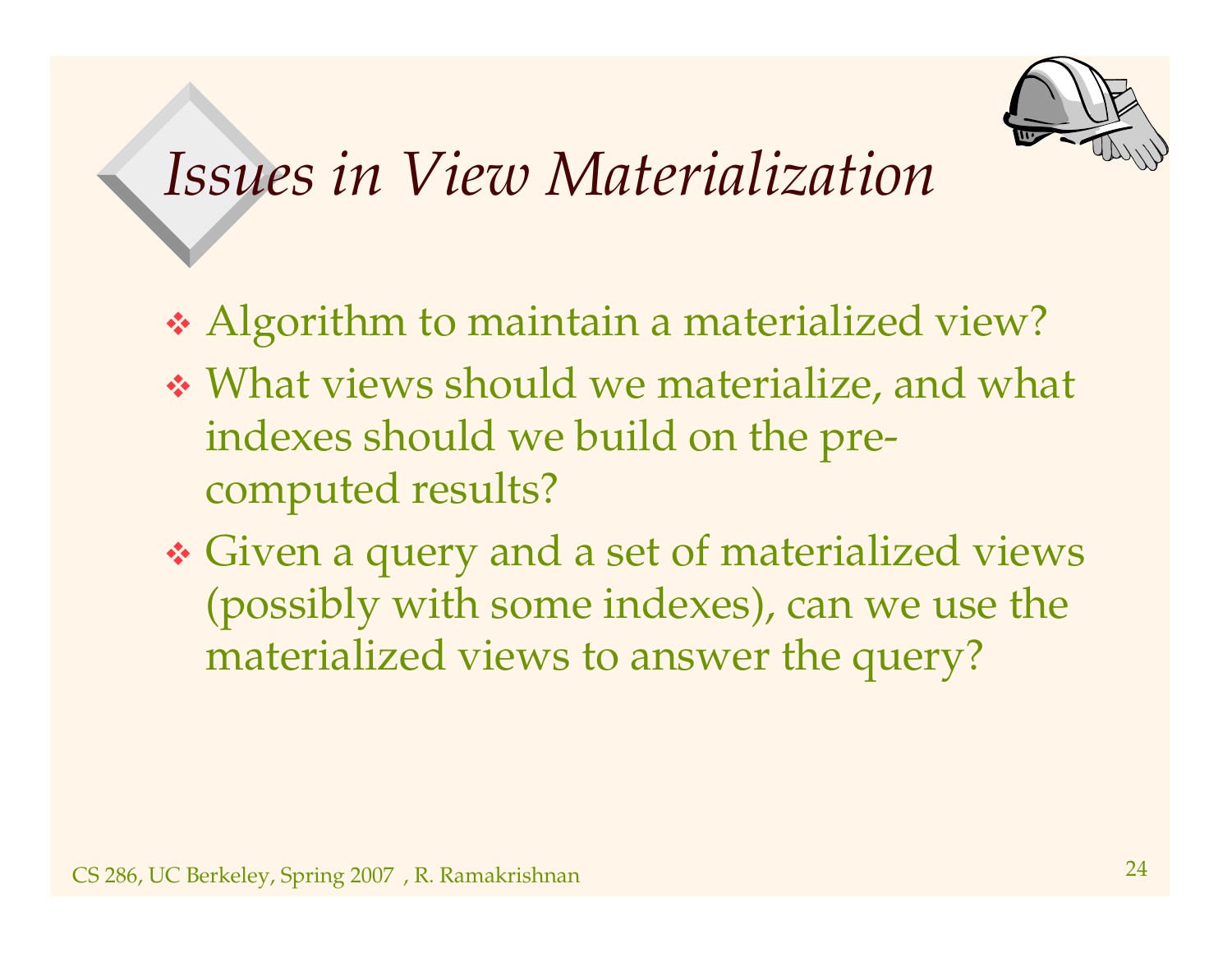

#### *View Maintenance*

#### Two steps:

- Propagate: Compute changes to view when data changes.
- Refresh: Apply changes to the materialized view table.
- Maintenance policy: Controls when we do refresh.
	- Immediate: As par<sup>t</sup> of the transaction that modifies the underlying data tables. (**<sup>+</sup>** Materialized view is always consistent; **-** updates are slowed)
	- Deferred: Some time later, in <sup>a</sup> separate transaction. (**-** View becomes inconsistent; **<sup>+</sup>** can scale to maintain many views without slowing updates)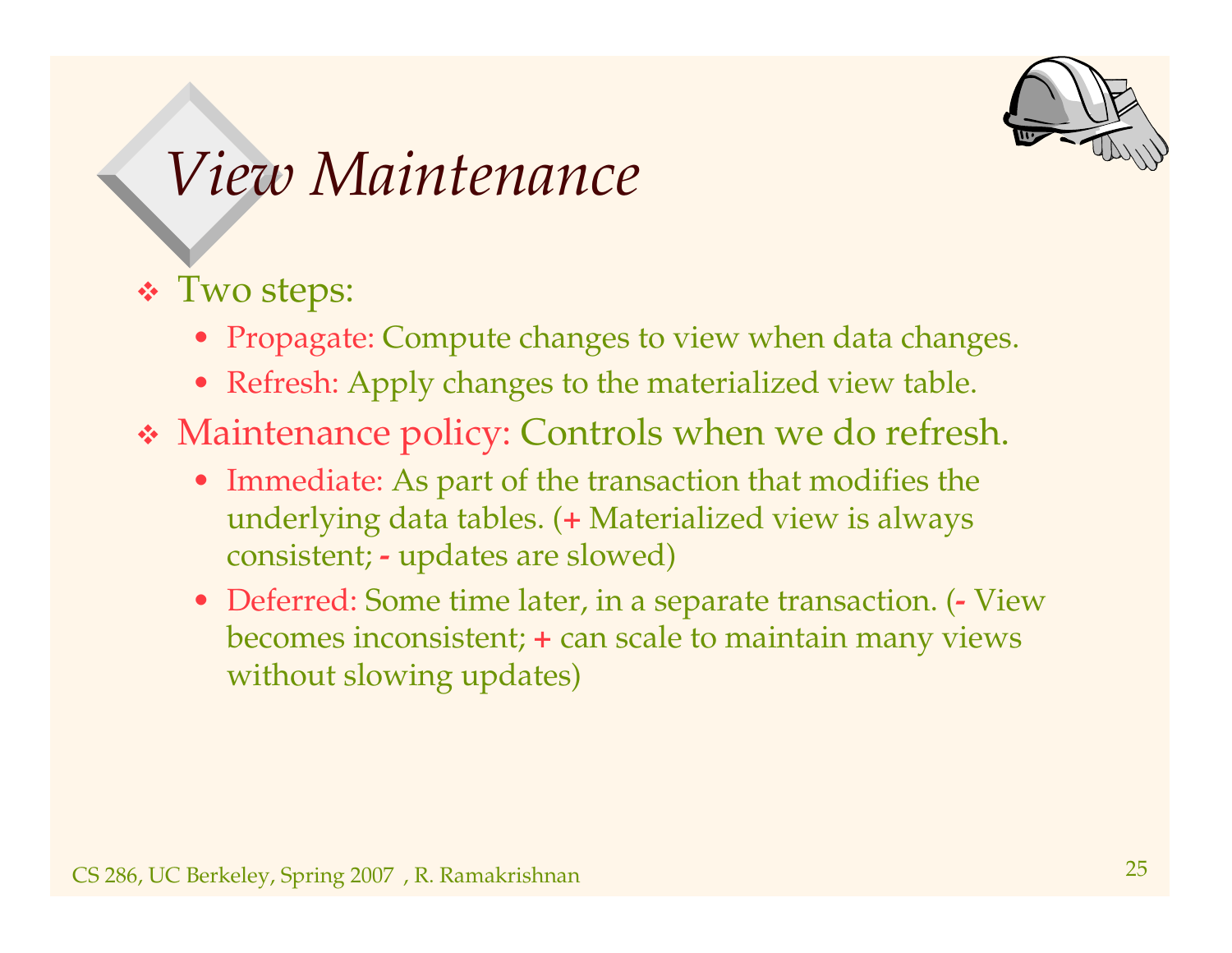

### *Deferred Maintenance*

Three flavors:

- Lazy: Delay refresh until next query on view; then refresh before answering the query.
- Periodic (Snapshot): Refresh periodically. Queries possibly answered using outdated version of view tuples. Widely used, especially for asynchronous replication in distributed databases, and for warehouse applications.
- Event-based: E.g., Refresh after <sup>a</sup> fixed number of updates to underlying data tables.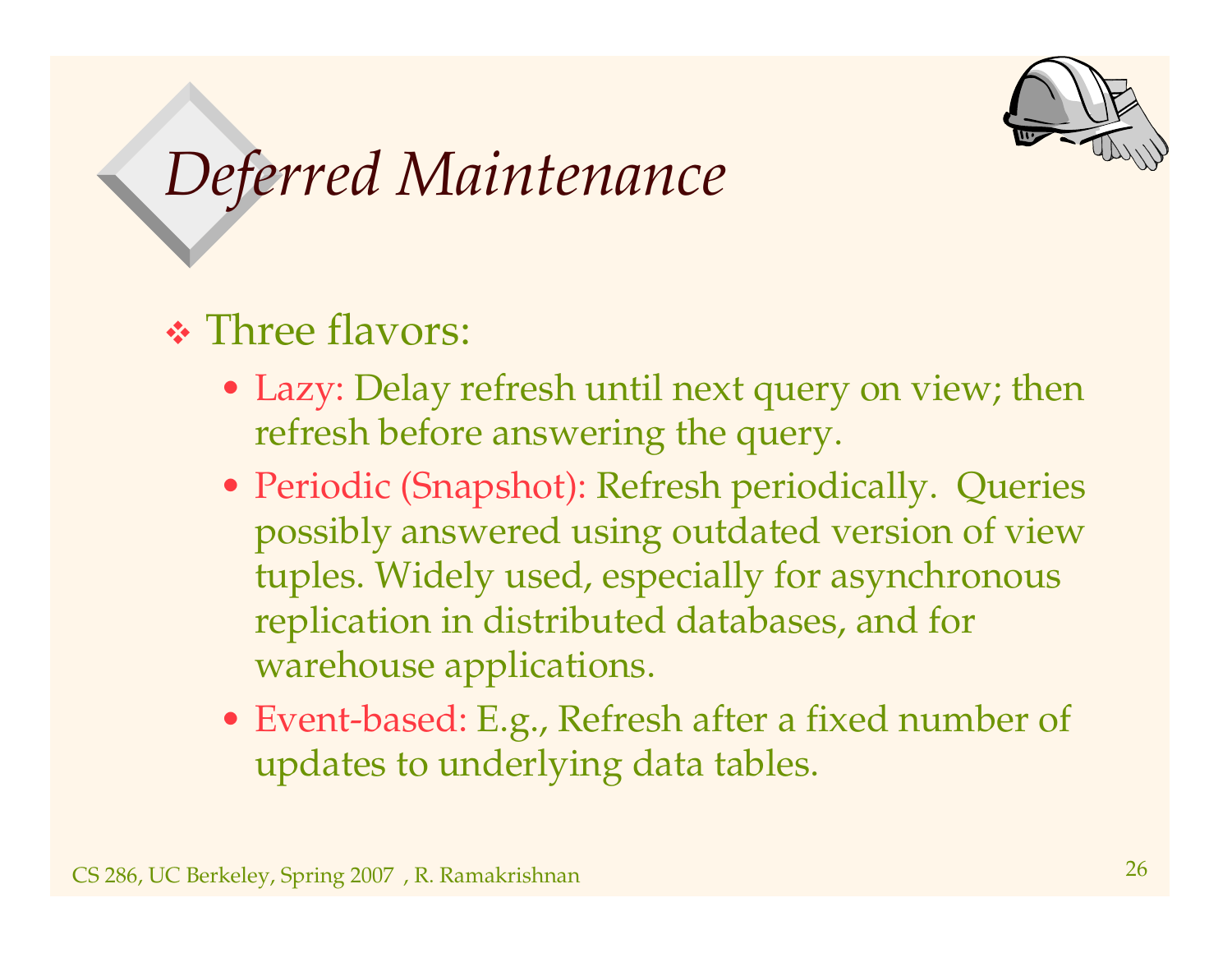

### *Snapshots in Oracle*

- <sup>A</sup> snapshot is <sup>a</sup> local materialization of <sup>a</sup> view on data stored at <sup>a</sup> master site.
	- Periodically refreshed by re-computing view entirely.
	- Incremental "fast refresh" for "simple snapshots" (each row in view based on single row in <sup>a</sup> single underlying data table; no DISTINCT, GROUP BY, or aggregate ops; no sub-queries, joins, or set ops)
		- Changes to master recorded in <sup>a</sup> log by <sup>a</sup> trigger to suppor<sup>t</sup> this.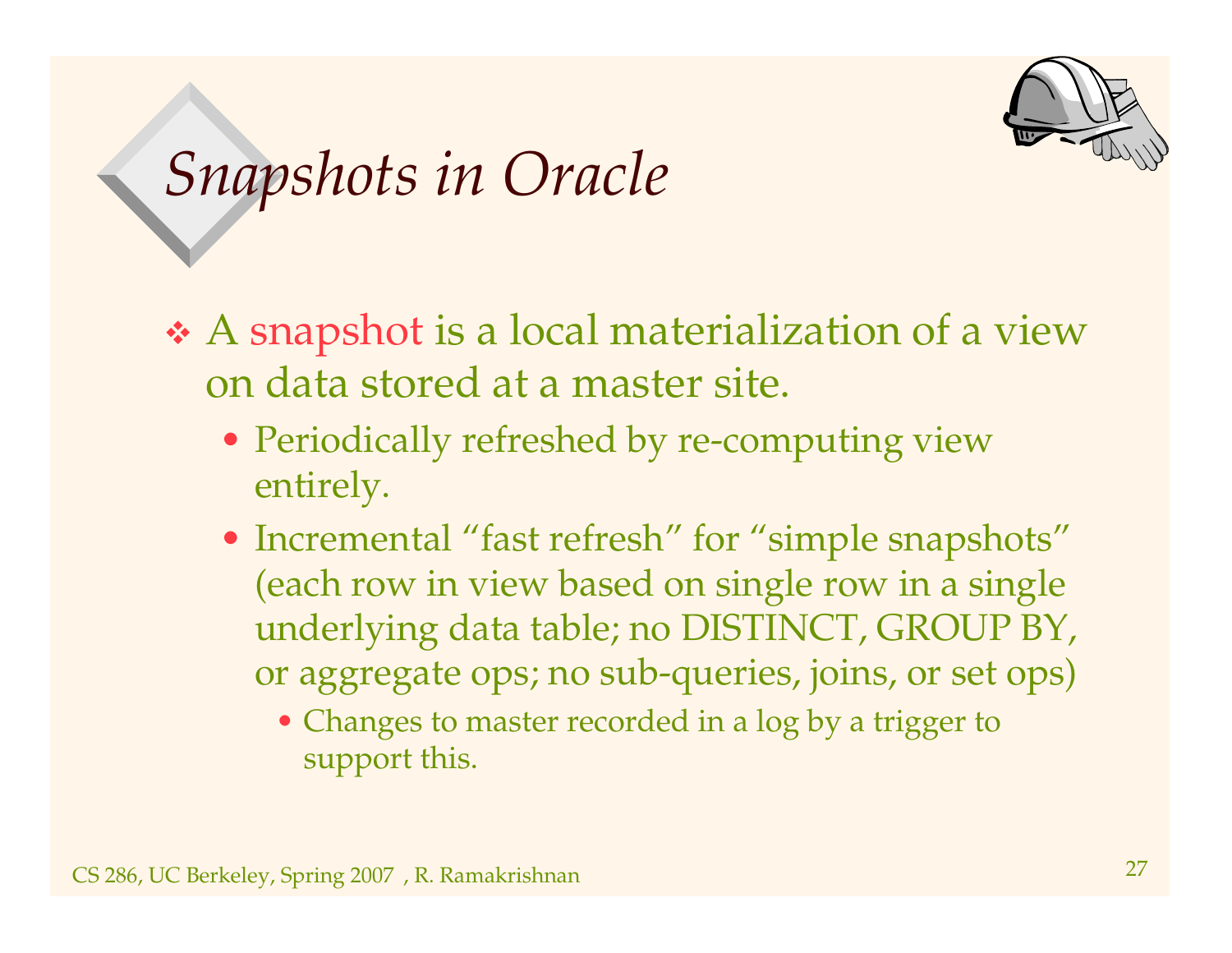

### *Issues in View Maintenance (1)*

expensive\_parts(pno) :- parts(pno, cost),  $cost > 1000$ 

- What information is available? (Base relations, materialized view, ICs). Suppose parts(p5,5000) is inserted:
	- Only materialized view available: Add p5 if it isn't there.
	- Parts table is available: If there isn't already <sup>a</sup> parts tuple p5 with cost >1000, add p5 to view.
		- May not be available if the view is in <sup>a</sup> data warehouse!
	- If we know pno is key for parts: Can infer that p5 is not already in view, must insert it.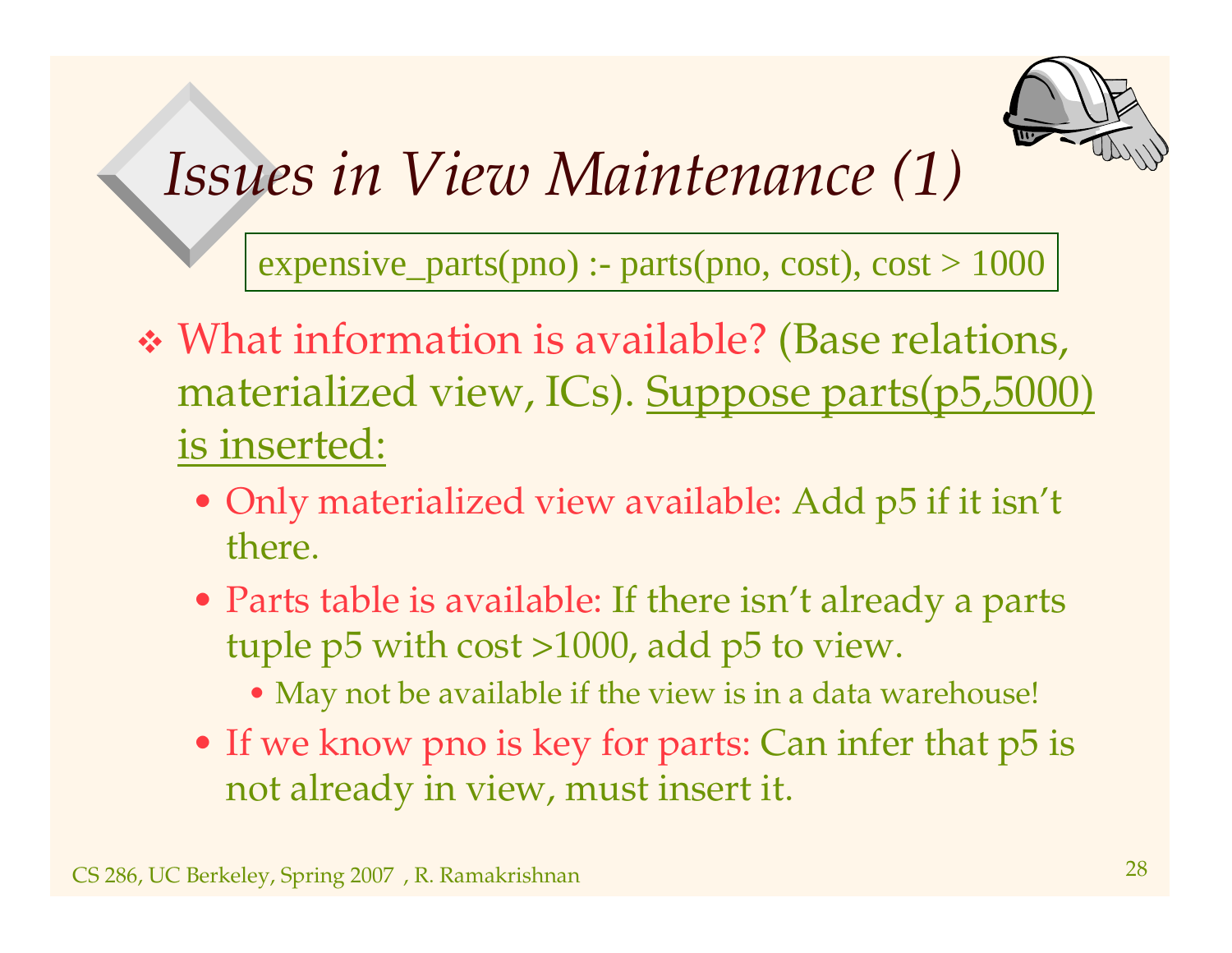

### *Issues in View Maintenance (2)*

expensive\_parts(pno) :- parts(pno, cost),  $cost > 1000$ 

- What changes are propagated? (Inserts, deletes, updates). Suppose parts(p1,3000) is deleted:
	- Only materialized view available: If p1 is in view, no way to tell whether to delete it. (Why?)
		- If count(#derivations) is maintained for each view tuple, can tell whether to delete p1 (decrement count and delete if =  $0$ ).
	- Parts table is available: If there is no other tuple p1 with cost >1000 in parts, delete p<sup>1</sup> from view.
	- If we know pno is key for parts: Can infer that p<sup>1</sup> is currently in view, and must be deleted.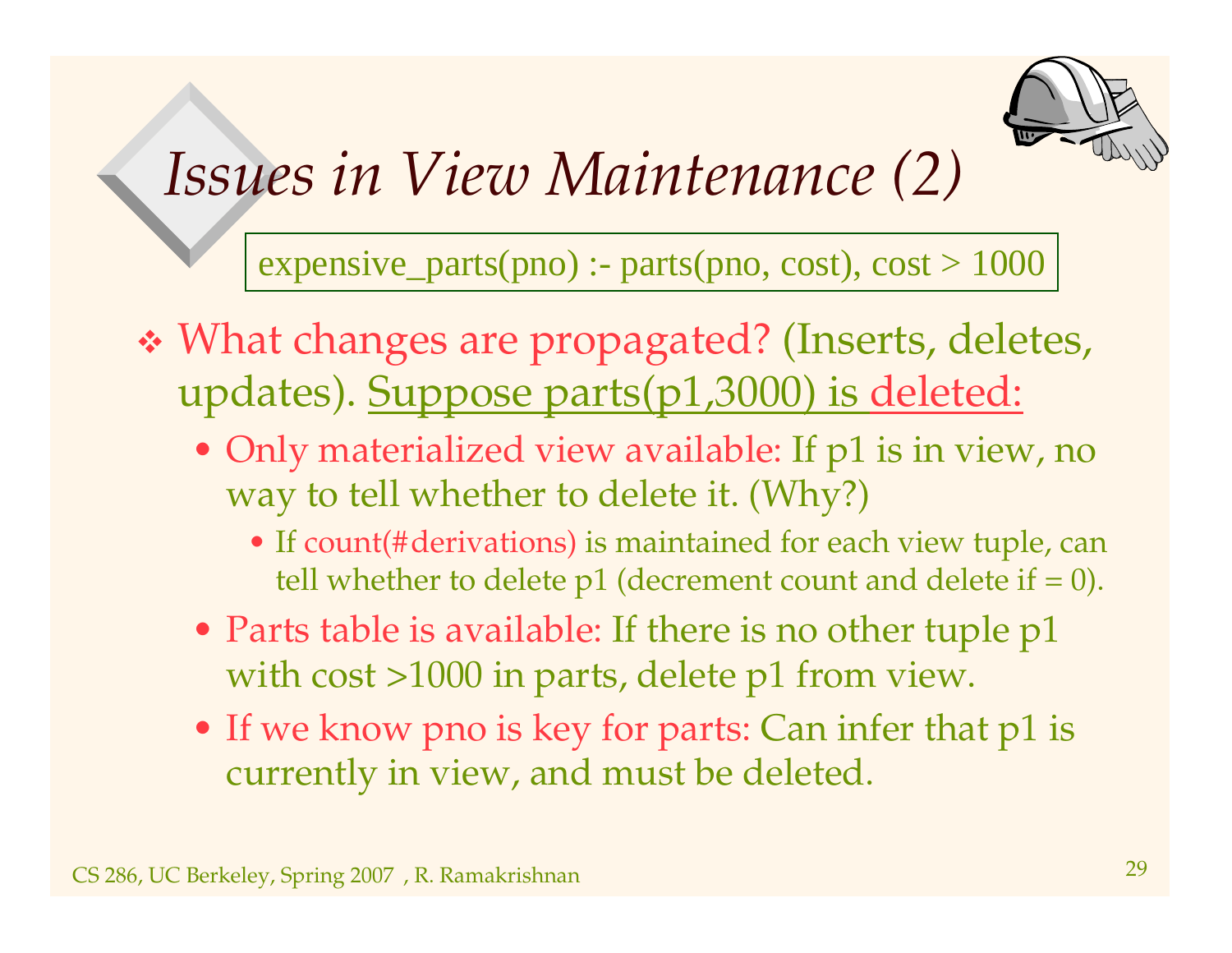

### *Issues in View Maintenance (3)*

 View definition language? (Conjunctive queries, SQL subset, duplicates, aggregates, recursion)

Supp\_parts(pno) :- suppliers(sno, pno), parts(pno, cost)

- Suppose parts(p5,5000) is inserted:
	- Can't tell whether to insert p5 into view if we're only given the materialized view.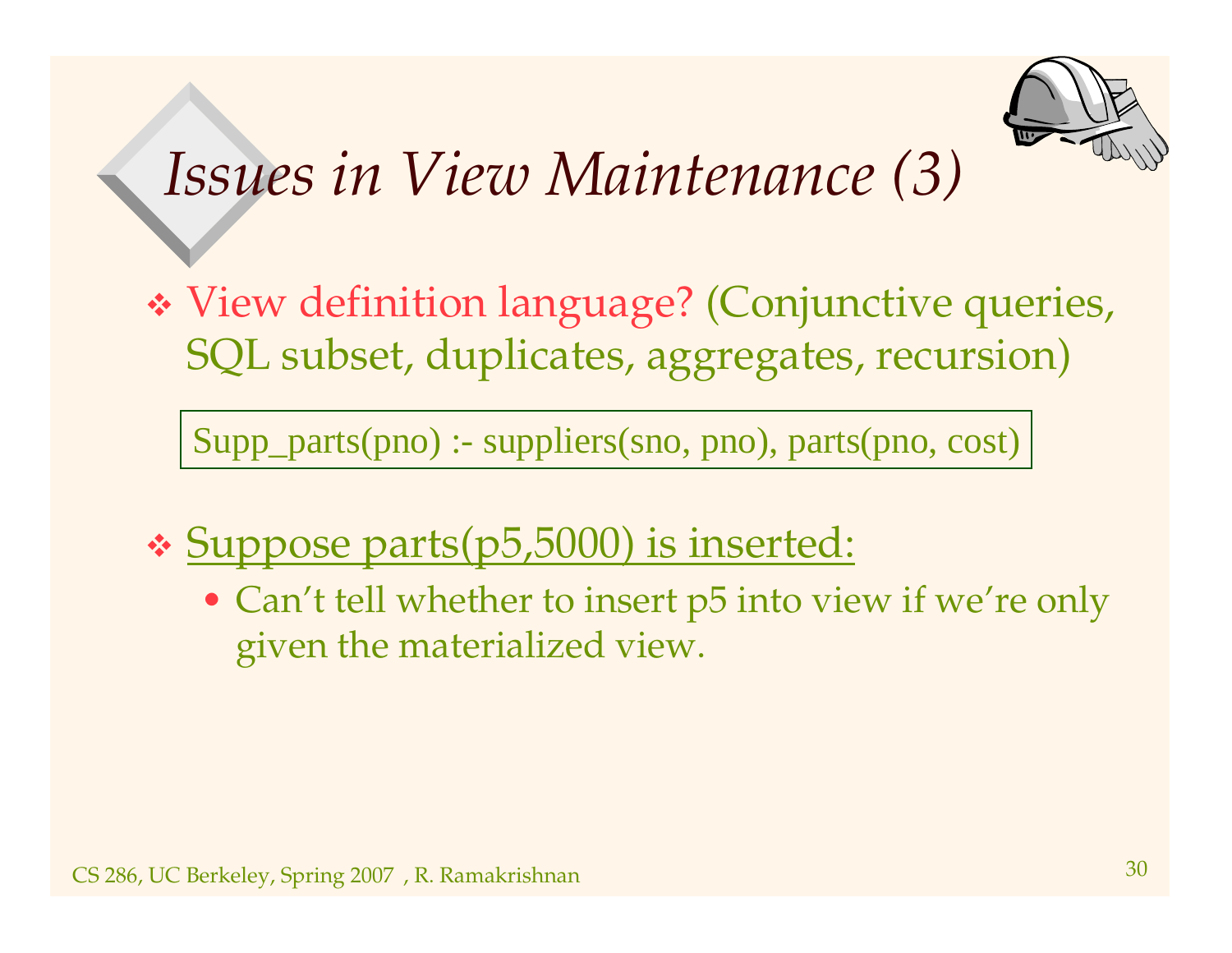#### *Incremental Maintenance Alg: One Rule, Inserts*

 $View(X, Y) : \text{Rel1}(X, Z), \text{Rel2}(Z, Y)$ 

- Step 0: For each tuple in the materialized view, store a "derivation count".
- Step 1: Rewrite this rule using Seminaive rewriting, set "delta \_ old" relations for Rel1 and Rel2 to be the inserted tuples.
- Step 2: Compute the "delta\_new" relations for the view relation.
	- Important: Don't remove duplicates! For each new tuple, maintain <sup>a</sup> "derivation count".
- Step 3: Refresh the stored view by doing "multiset union" of the new and old view tuples. (I.e., update the derivation counts of existing tuples, and add the new tuples that weren't in the view earlier.)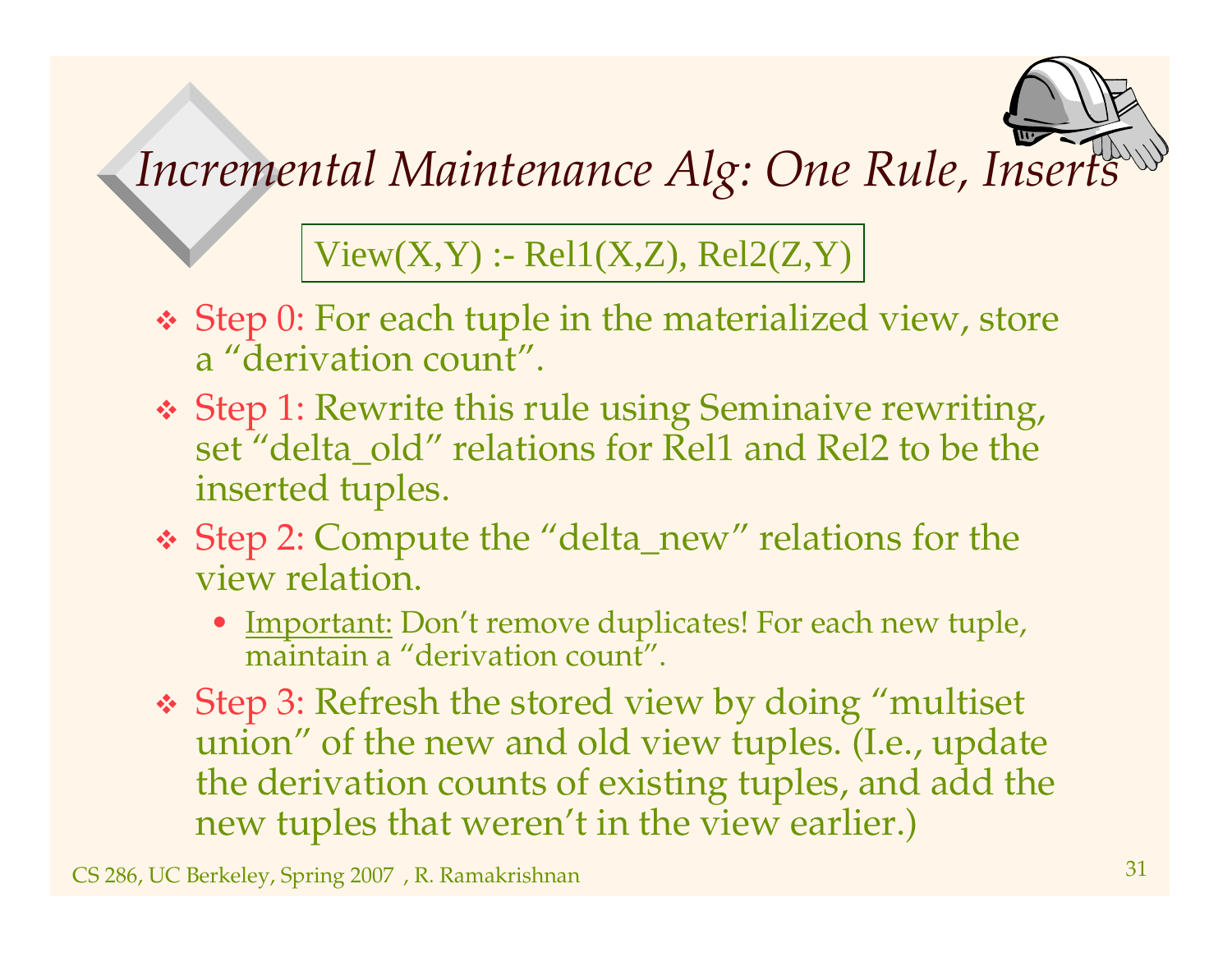#### *Incremental Maintenance Alg: One Rule, Deletes*

 $View(X,Y)$  :-  $Rel1(X,Z)$ ,  $Rel2(Z,Y)$ 

- Steps 0 2: As for inserts.
- Step 3: Refresh the stored view by doing "multiset difference " of the new and old view tuples.
	- To update the derivation counts of existing tuples, we must now subtract the derivation counts of the new tuples from the counts of existing tuples.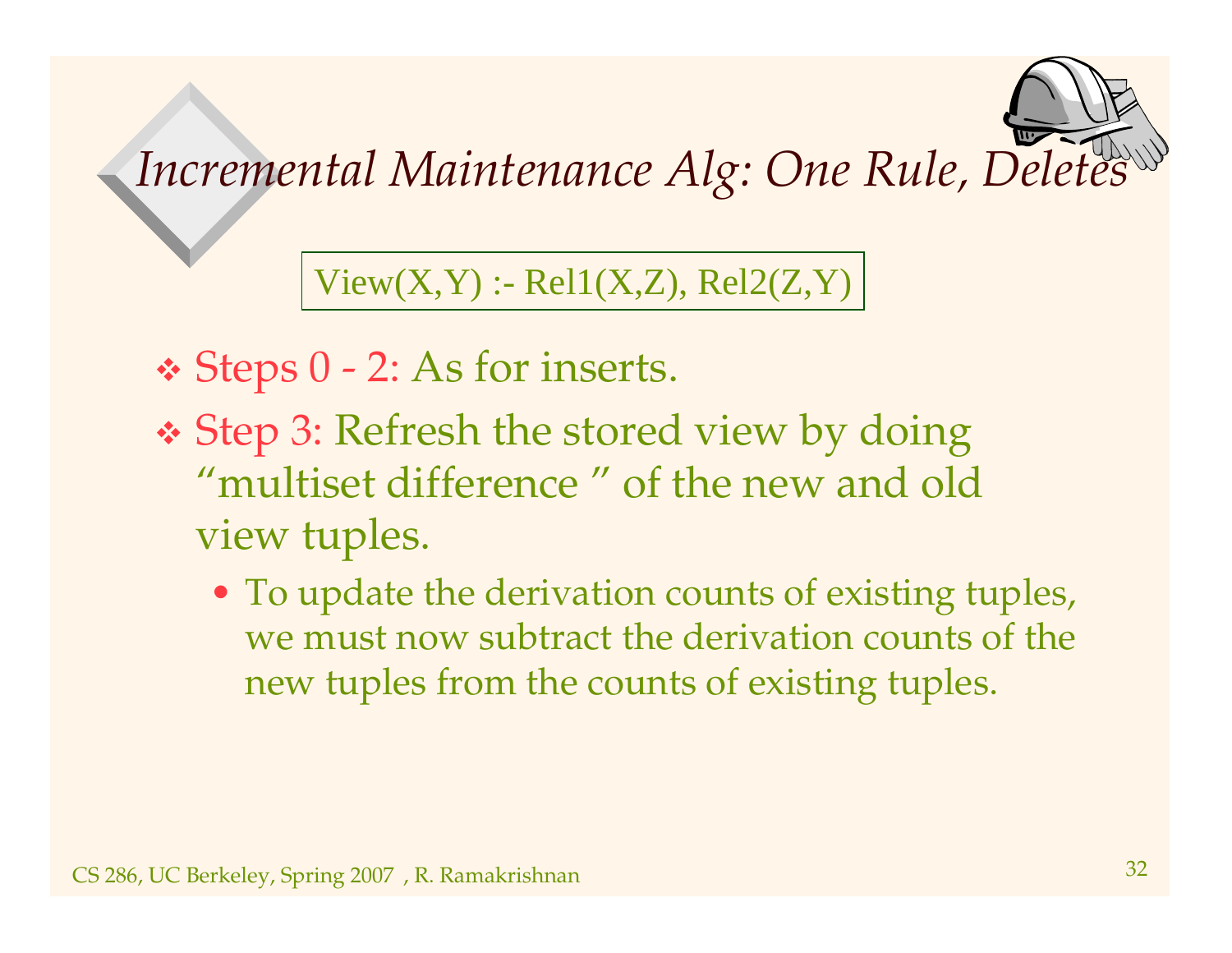

#### *Incremental Maintenance Alg: General*

- The "counting" algorithm can be generalized to views defined by multiple rules. In fact, it can be generalized to SQL queries with duplicate semantics, negation, and aggregation.
	- Try and do this! The extension is straightforward.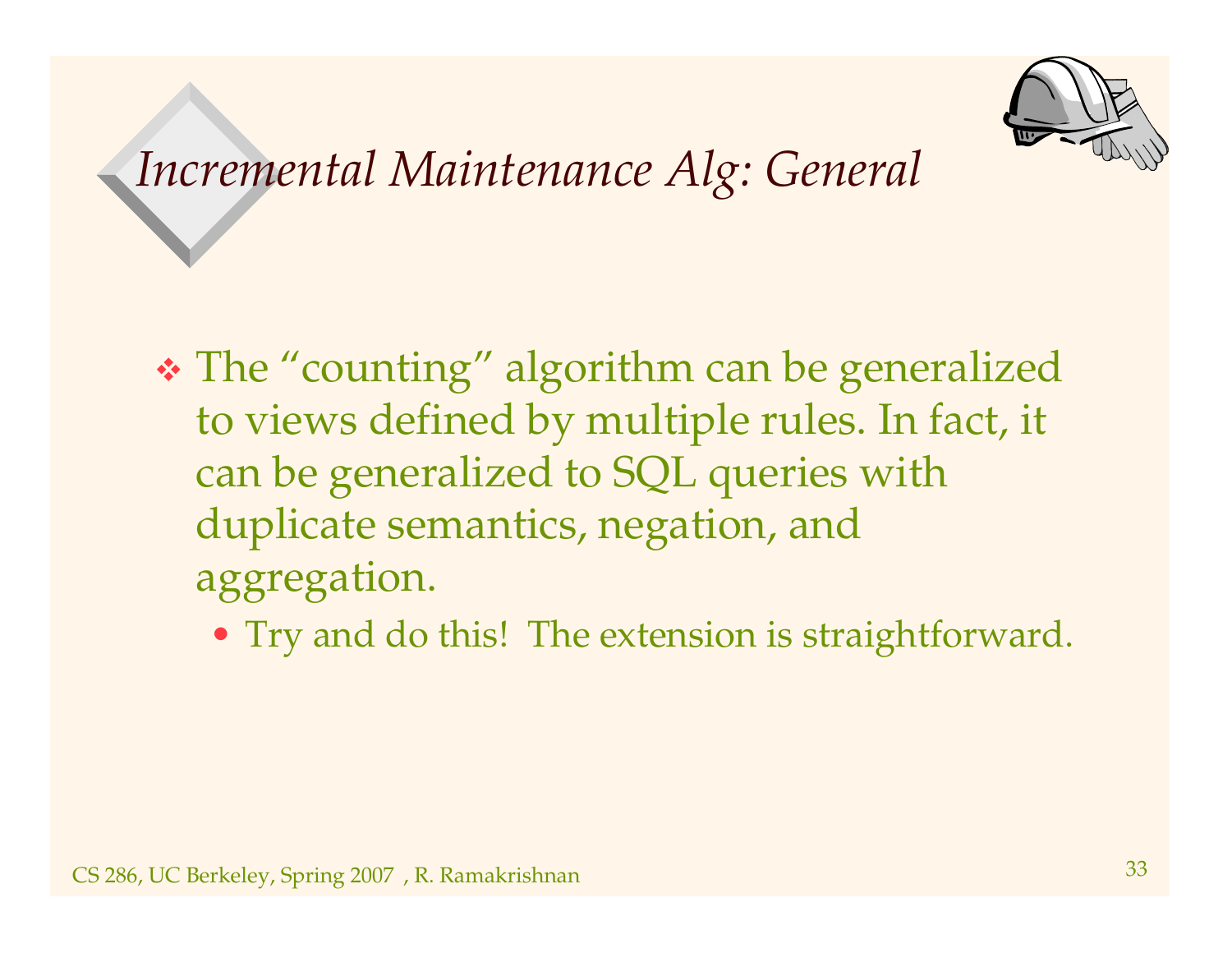

### *Maintaining Warehouse Views*

view(sno) :-  $r1$ (sno, pno),  $r2$ (pno, cost)

- Problem:New source updates betweenSteps 1 and 3!
- $\frac{\partial^2}{\partial x^2}$  Main twist: The views are in the data warehouse, and the source tables are somewhere else (operational DBMS, legacy sources, …).
	- 1) Warehouse is notified whenever source tables are updated. (e.g., when <sup>a</sup> tuple is added to r2)
	- 2) Warehouse may need additional information about source tables to process the update (e.g., what is in r1 currently?)
	- 3) The source responds with the additional info, and the warehouse incrementally refreshes the view.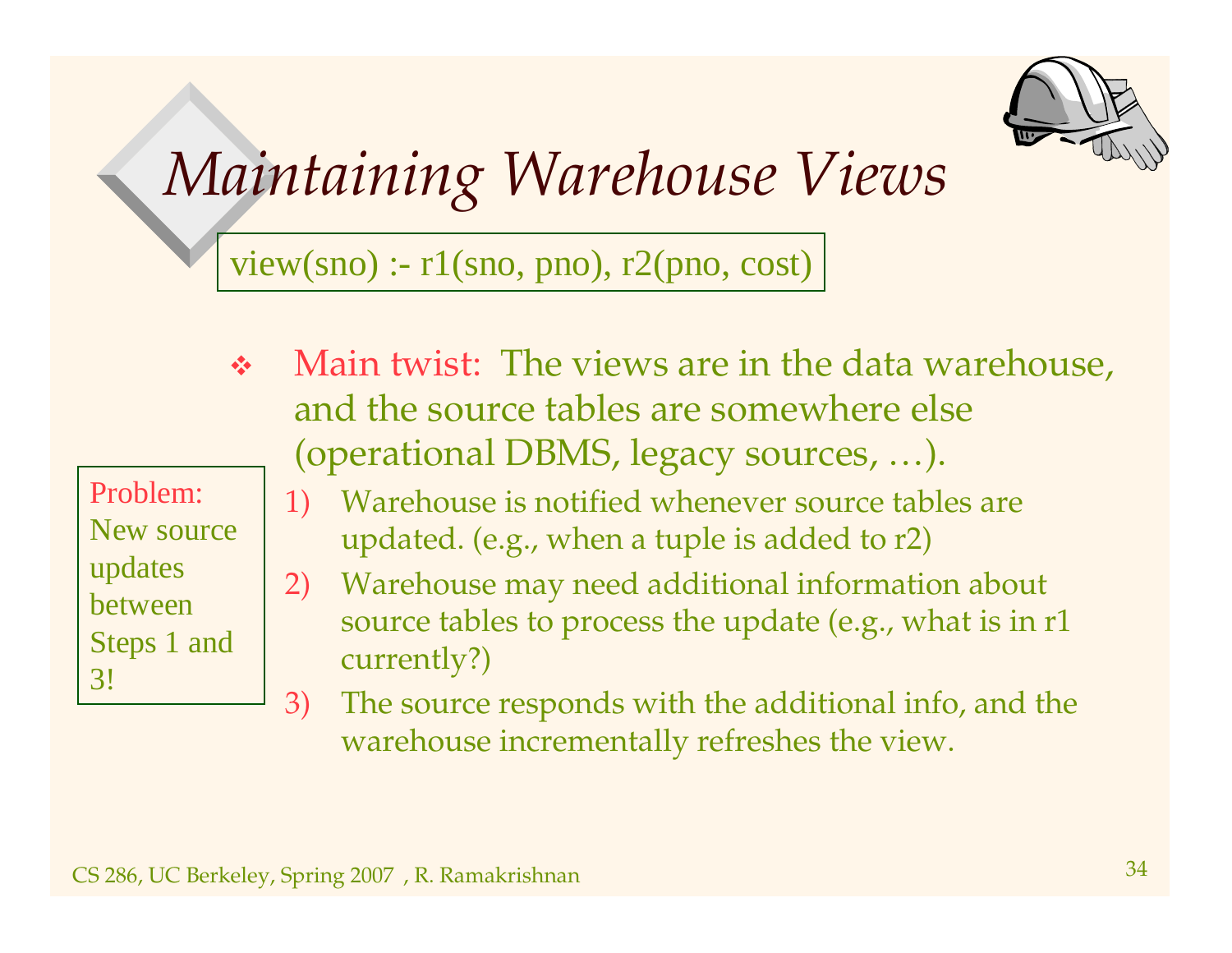view(sno) :- r1(sno, pno), r2(pno, cost)

# *Example of Warehouse View Maint.*

- $\cdot$  Initially, we have r1(1,2), r2 empty
- insert r2(2,3) at source; notify warehouse
- Warehouse asks ?r1(sno,2)
	- Checking to find sno's to insert into view
- $\cdot$  insert r1(4,2) at source; notify warehouse
- Warehouse asks ?r2(2,cost)
	- Checking to see if we need to increment count for view(4)
- Source gets first warehouse query, and returns sno=1, sno=4; these values go into view (with derivation counts of <sup>1</sup> each)
- Source gets second query, and says Yes, so count for <sup>4</sup> is incremented in the view
	- •**But this is wrong! Correct count for view(4) is 1.**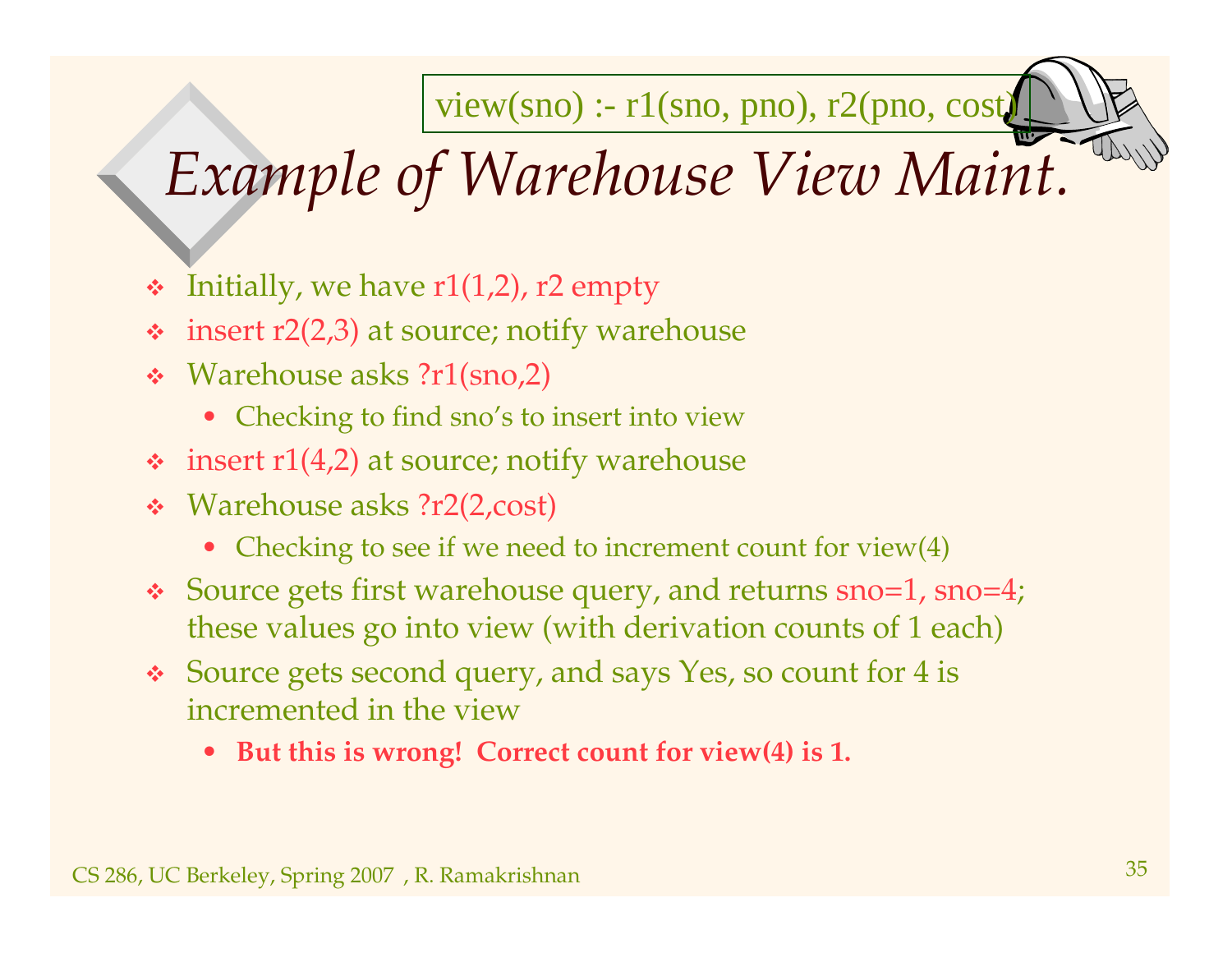

### *Warehouse View Maintenance*

- Alternative 1: Evaluate view from scratch
	- On every source update, or periodically
- Alternative 2: Maintain <sup>a</sup> copy of each source table at warehouse
- Alternative 3: More fancy algorithms
	- Generate queries to the source that take into account the anomalies due to earlier conflicting updates.